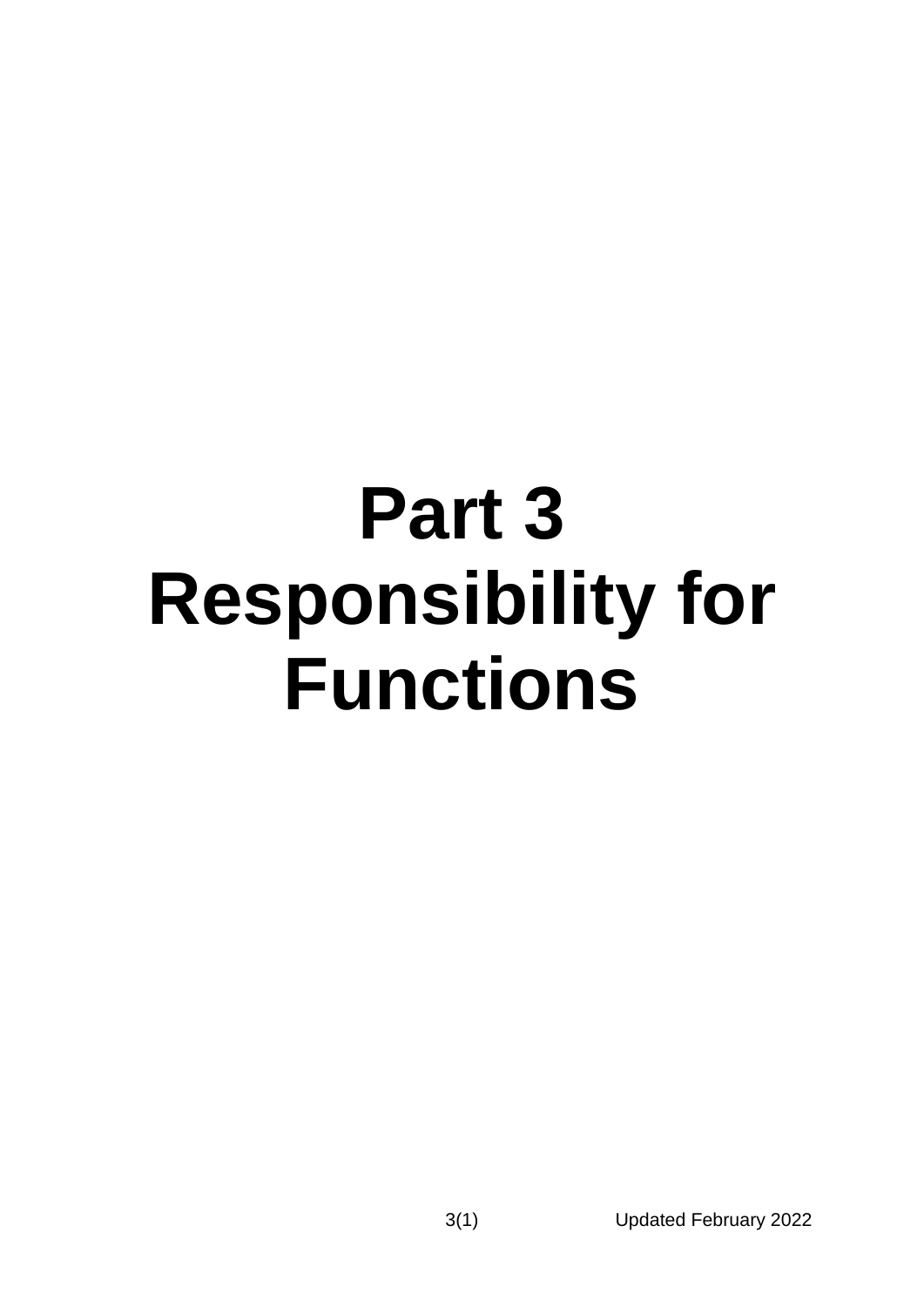| <b>Title</b>                                              | Page  |
|-----------------------------------------------------------|-------|
| Introduction                                              | 3(3)  |
| <b>Matters reserved to Full Council</b>                   | 3(5)  |
| Matters reserved to Cabinet                               | 3(8)  |
| Committees                                                | 3(9)  |
| <b>Working Groups, Parties and Panels</b>                 | 3(20) |
| Terms of Reference for Working Groups, Parties and Panels | 3(21) |
| <b>Member Champions</b>                                   | 3(26) |
| Scheme of Delegation to Officers                          | 3(28) |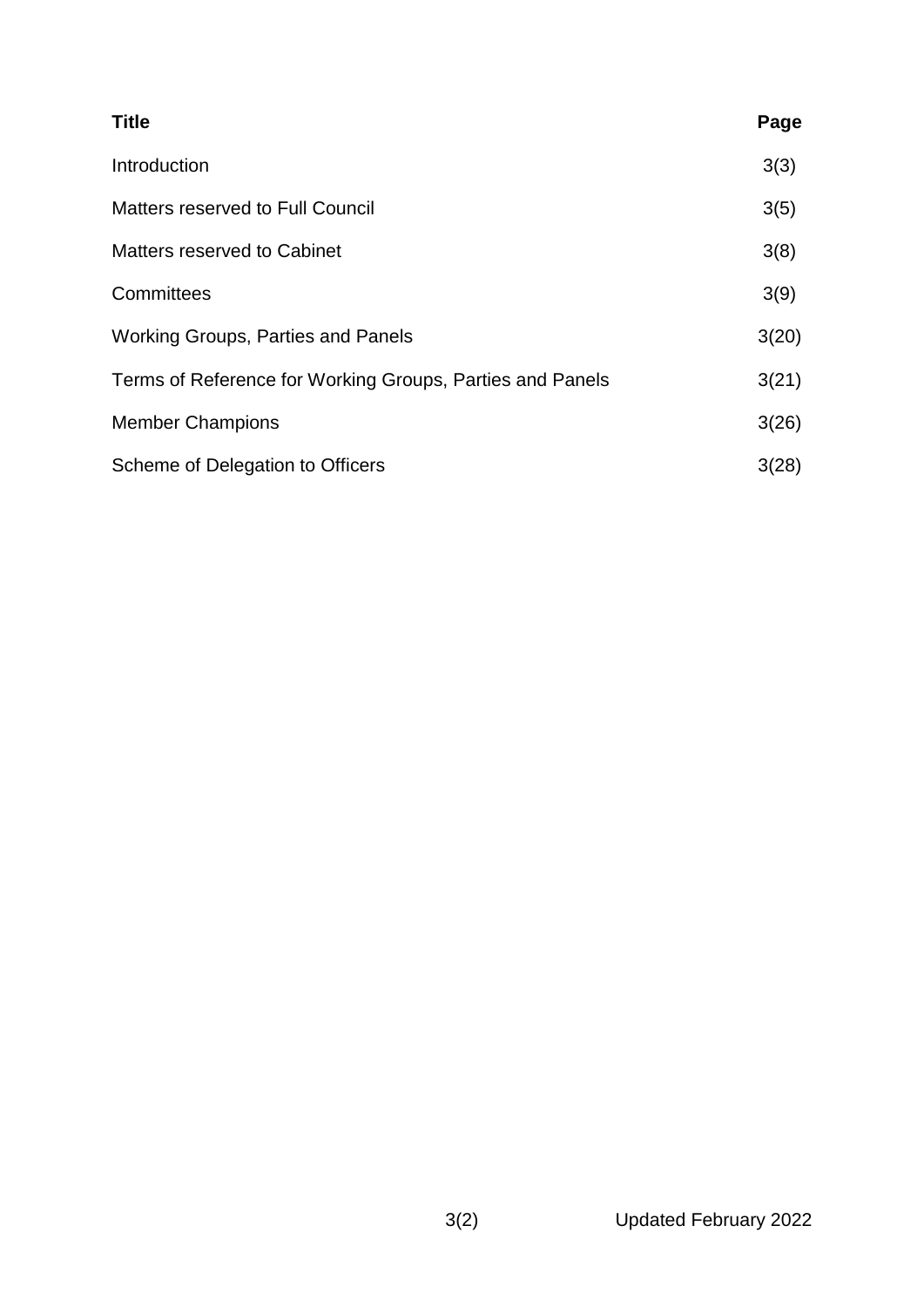# **Introduction**

- <span id="page-2-0"></span>1 The Council may alter the terms of reference of, the composition of and delegations to any Committees, Sub Committees, Working Groups, Parties and Panels reporting directly to it and the Scheme of Delegation to Officers.
- 2 Subject to the provisions of the Constitution and any legal requirements, any function may be delegated to a Committee or to an Officer (whether acting after consultation or otherwise) but may not be delegated to a single Councillor.
- 3 The Committees, Sub Committees, Working Groups, Parties and Panels established at the time of publication of this issue of the Constitution are:
	- 3.1. Committees reporting directly to Full Council:
		- a) Audit and Standards
		- b) Scrutiny
		- c) Development Management
		- d) Licensing
	- 3.2. Working Groups, Parties and Panels reporting directly to Full Council:
		- a) Appointments Panel
		- b) Chief Executive's Appraisal Panel
		- c) Electoral Review Working Group
		- d) Independent Remuneration Panel
		- e) Civic Awards Panel
		- f) Investigatory and Disciplinary Committee (Statutory Officers)
	- 3.3. Working Groups, Parties and Panels reporting directly to Cabinet:
		- a) Cabinet Policy Development Working Group
		- b) Constitution Panel
		- c) Covid-19 Recovery Working Group
		- d) Town Plan Panel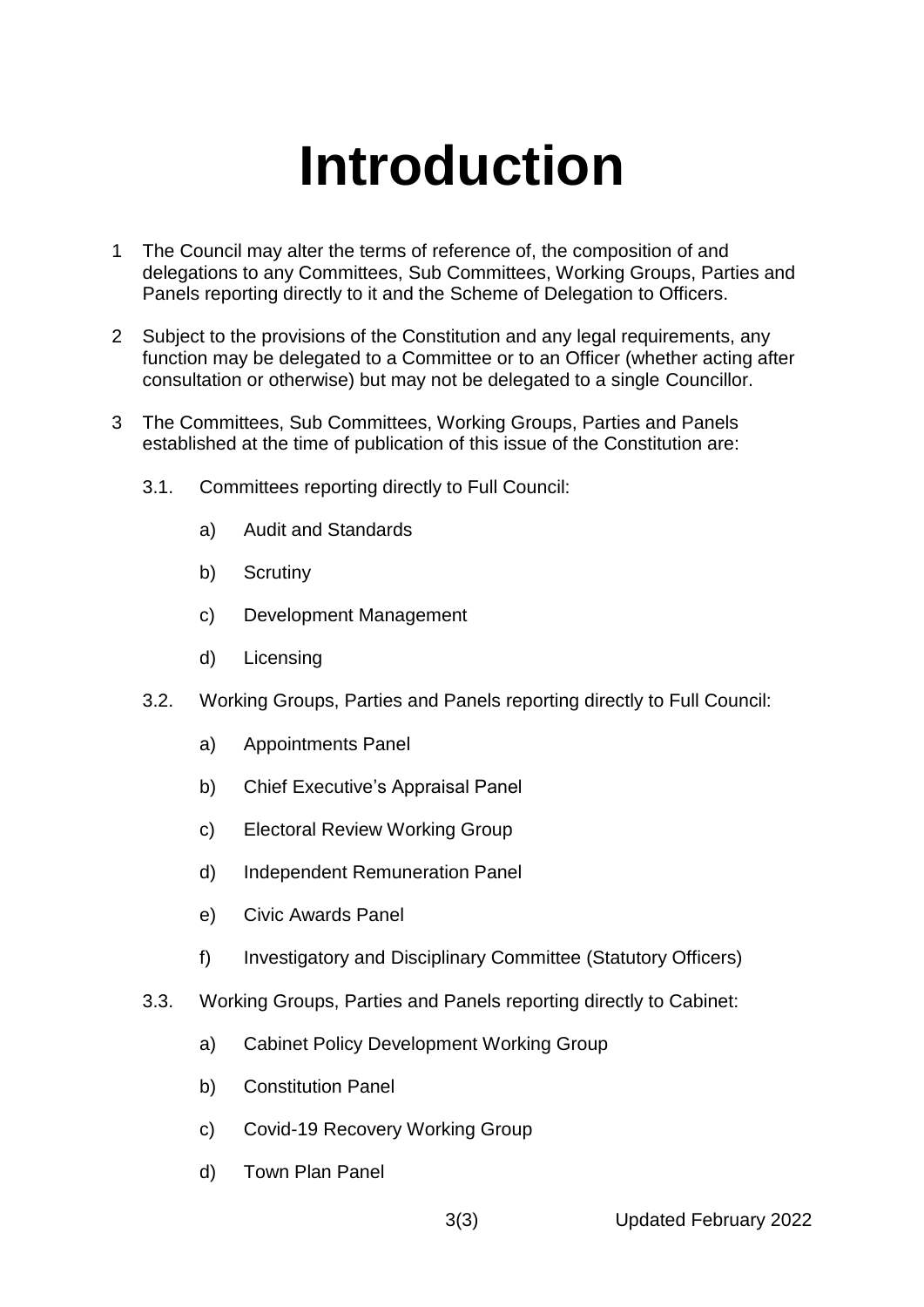- 3.4. Sub Committees reporting directly to Committees:
	- a) Call In Sub Committee to the Scrutiny Committee
	- b) Hearing Sub Committee to the Audit and Standards Committee
	- c) Licensing Sub Committee to the Licensing Committee
	- d) Regulatory Sub Committee to the Licensing Committee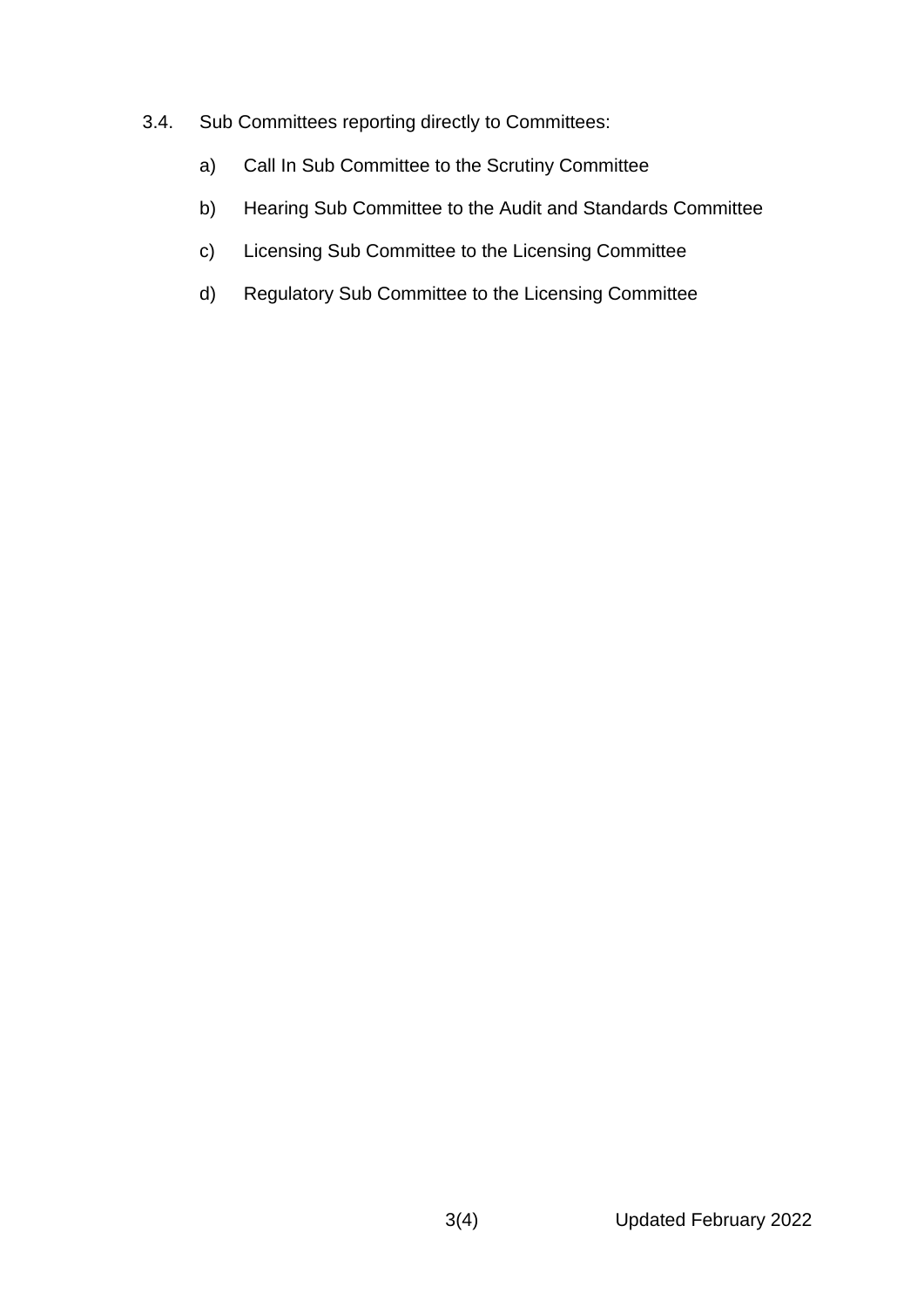# **Matters Reserved to Full Council**

- <span id="page-4-0"></span>1 The responsibilities of the Full Council are to:
	- 1.1. approve, adopt and change the Constitution (including political management structure, Council Procedure Rules, Standing Orders, Terms of Reference, Delegation Scheme, Financial Regulations and codes of conduct, subject to paragraph 2 below).
	- 1.2. elect the Chair of the Council.
	- 1.3. appoint the Vice Chair of the Council.
	- 1.4. appoint the Leader of the Council, subject to the provisions in Part 2, Article 6 of the Constitution.
	- 1.5. make appointments to Committees subject to paragraph 2 below.
	- 1.6. appoint Member Champions
	- 1.7. agree and amend the terms of reference and delegated powers of those Committees, Sub Committees, Working Groups, Parties, Panels and Officers, reporting to Council, deciding on their composition and making appointments to them, subject to paragraph 2 below.
	- 1.8. agree the policy framework meaning the following plans and strategies and those required by regulations under the Local Government Act 2000 (as amended)
		- a) The Corporate Plan
		- b) Medium Term Financial Strategy
		- c) Community Cohesion Strategy
		- d) Housing Strategy and Business Plan
		- e) Homelessness Strategy
		- f) Licensing Policy and Statement
		- g) Local Development Framework
		- h) Sustainable Community Strategy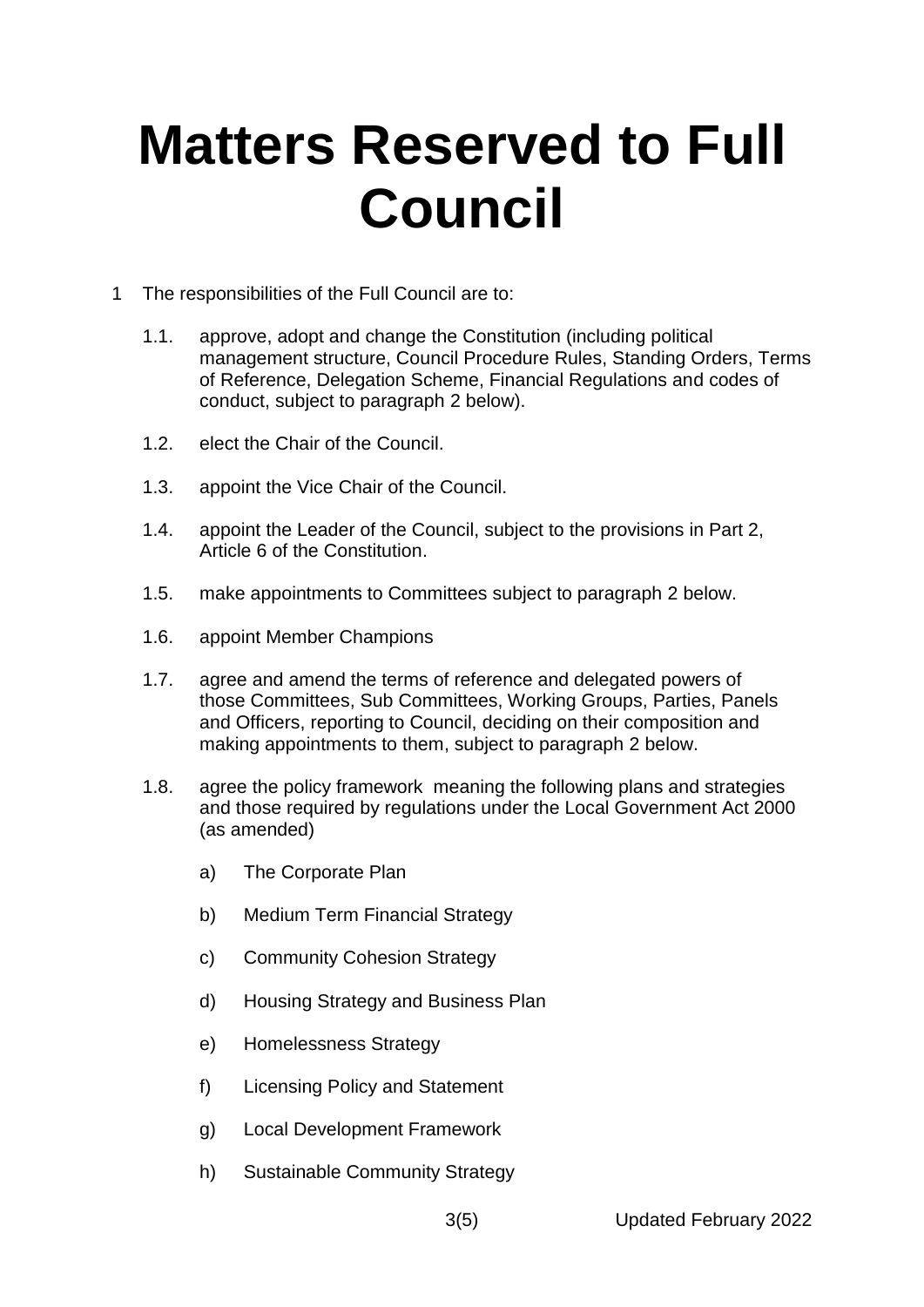- i) Crime and Disorder Reduction Strategy.
- j) Together with such other plans and strategies as the Council may decide from time to time should be adopted by the Council as a matter of local choice.
- 1.9. approve the budget including :
	- a) The allocation of financial resources to different services and projects
	- b) Proposed contingency funds
	- c) The Council Tax base
	- d) Setting the Council Tax and decisions relating to the control of the Council's borrowing requirement
	- e) The control of its capital expenditure
	- f) The setting of virement limits
	- g) The retention of reserve funds.
- 1.10. approve the adoption of applications (whether in draft form or not) to the Secretary of State in respect of any Housing Land Transfer. This is for the approval of a programme of disposal of 500 or more properties to a person under the Leasehold Reform, Housing and Urban Development Act 1993 or to dispose of land used for residential purposes where approval is required under sections 32 or 43 of the Housing Act 1985.
- 1.11. approve the following:
	- a) Council Tax
	- b) General Fund, Housing Revenue Account and Capital Expenditure **Estimates**
	- c) Housing rent levels (including domestic garages)
	- d) Members' Allowances Scheme
	- e) Applications to the Secretary of State for the transfer of housing land.
- 1.12. appointment of Honorary Aldermen at meetings called specifically for this purpose.
- 1.13. appointment and dismissal of the Chief Executive and Statutory Officers subject to any statutory provision.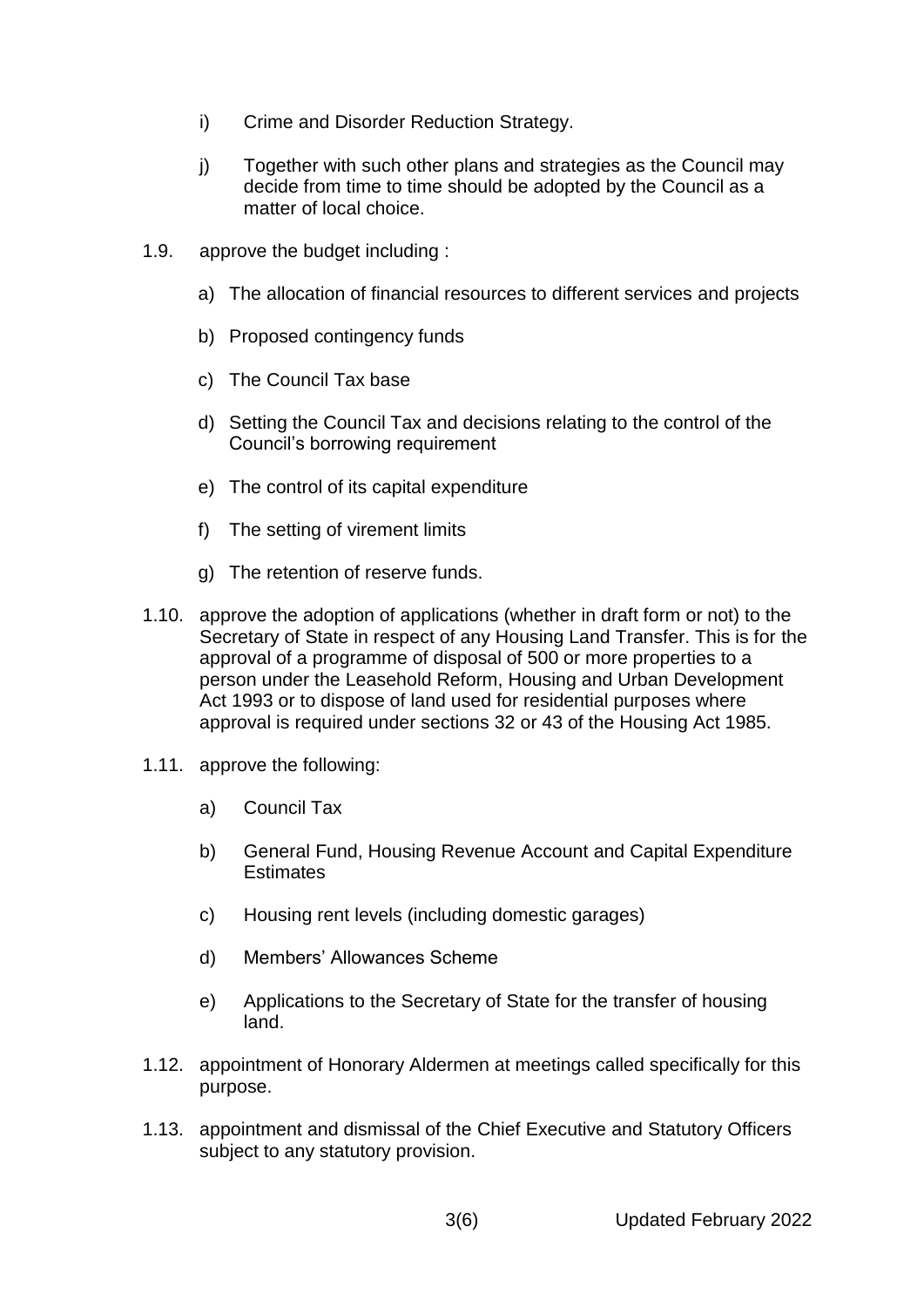- 1.14. resolve differences between the Cabinet, the Scrutiny Committee or the Call In Sub Committee.
- 1.15. review and make appointments to external organisations except where delegated, for example, to Cabinet.
- 1.16. deal with other matters not within the terms of reference of any other Committee.
- 1.17. to receive the reports of Statutory Officers made under Section 114 of the Local Government Finance Act 1988 or the Local Government and Housing Act 1989.
- 1.18. such other matters as the Full Council may from time to time reserve to itself or are reserved to Full Council by law.
- 1.19. decide on departures from previously agreed Council policies, strategies and budgets.
- 1.20. Changing the name of an electoral area of Harlow.
- 1.21. Making, amending, revoking, re-enacting or adopting byelaws.
- 1.22. Promoting or opposing the making of local legislation or personal Bills (Personal/Local Bills are Parliamentary Bills but are not part of the legislative programme of Parliament. These normally relate to a specific local issue and are proposed in pursuit of local interests)
- 2 1.1, 1.5 and 1.6 above are subject to the functions delegated to the Licensing Committee by the Council under the Licensing Act 2003 in respect of:
	- 2.1. the establishment of a Sub Committee
	- 2.2. regulation of its own procedure and that of its Sub Committees
	- 2.3. arrangements for the discharge of its functions by a Sub Committee or Officer(s).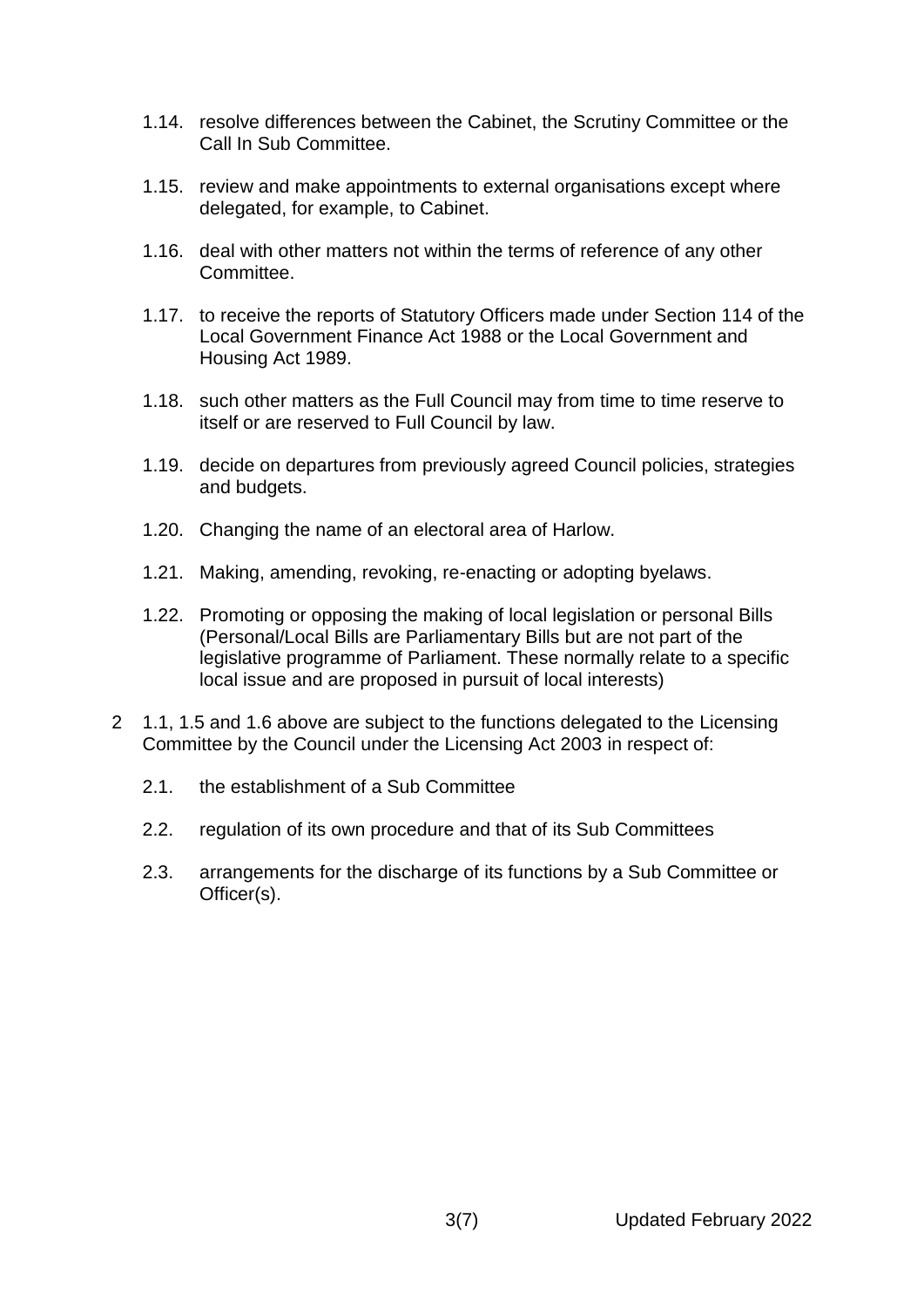# **Matters Reserved to Cabinet**

- 1 The Terms of Reference of the Cabinet are:
	- 1.1. Develop and review policies within the Council's policy framework.
	- 1.2. Review the use and allocation of assets and resources within approved budgets and make recommendations to Council on the same.
	- 1.3. Be responsible for and review Council services, including the introduction of new services and the standard or level of existing services.
	- 1.4. Promote partnerships consistent with the Council's Corporate Plan.
	- 1.5. Respond to relevant documents and initiatives from other organisations.
	- 1.6. Review and make recommendations on the Scheme of Delegations, Council Procedure Rules, Standing Orders relating to Contracts and Financial Regulations.
	- 1.7. Promote and develop the image and reputation of the district and the Council.
	- 1.8. Prepare and maintain a forward plan of Key Decisions.
- 2 The Cabinet can appoint Working Groups under Article 9 of the Constitution.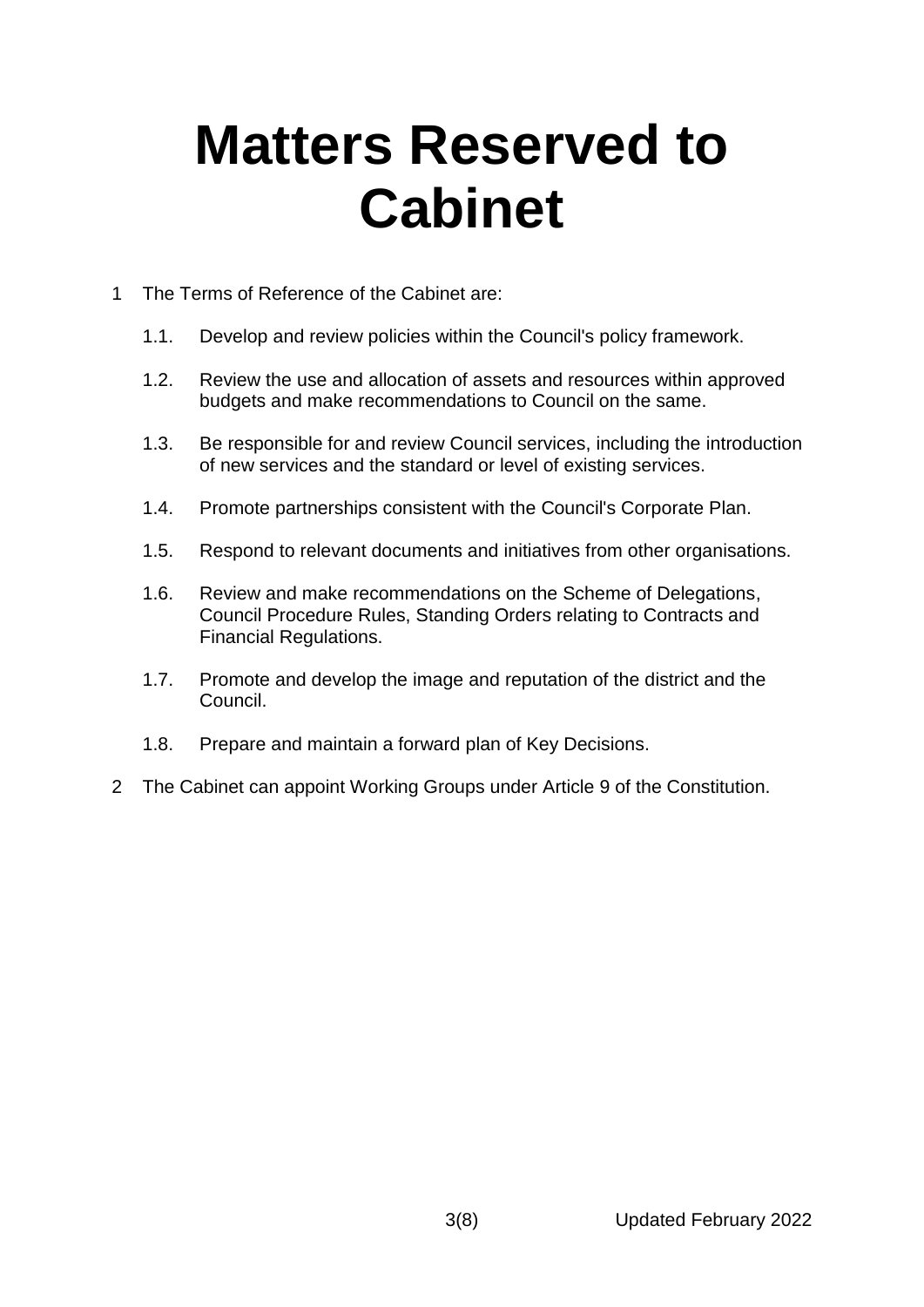# **Committees**

# **1 Audit and Standards Committee**

- 1.1. The role of the Committee is two-fold:
	- a) Audit
		- i) The Committee oversees the Council's internal audit and risk functions, receives and approves external audit reports; scrutinises and approves the Annual Statement of Accounts, makes reports and recommendations to the Cabinet, Committees and the Council as a whole on the adequacy of its corporate governance and risk management arrangements and the associated control environment.
	- b) Standards
		- i) The Committee deals with a range of matters including issues concerning Councillors' conduct, providing advice and guidance to the Council, the Cabinet and individual Councillors and advising on the application of the Code of Conduct and matters relating to standards within the constitutional arrangements of the Council.
- 1.2. Terms of reference
	- a) Audit
		- i) To approve the Internal Audit Charter.
		- ii) To consider the Audit Manager's annual report and opinion, the summary of Internal Audit activity and the level of assurance it can give over the Council's corporate governance arrangements.
		- iii) To approve the risk-based Internal Audit Plan, including resource requirements and its approach to using other sources of assurance.
		- iv) To consider summaries of Internal Audit reports.
		- v) To consider reports from Internal Audit on agreed recommendations not implemented within reasonable timescales.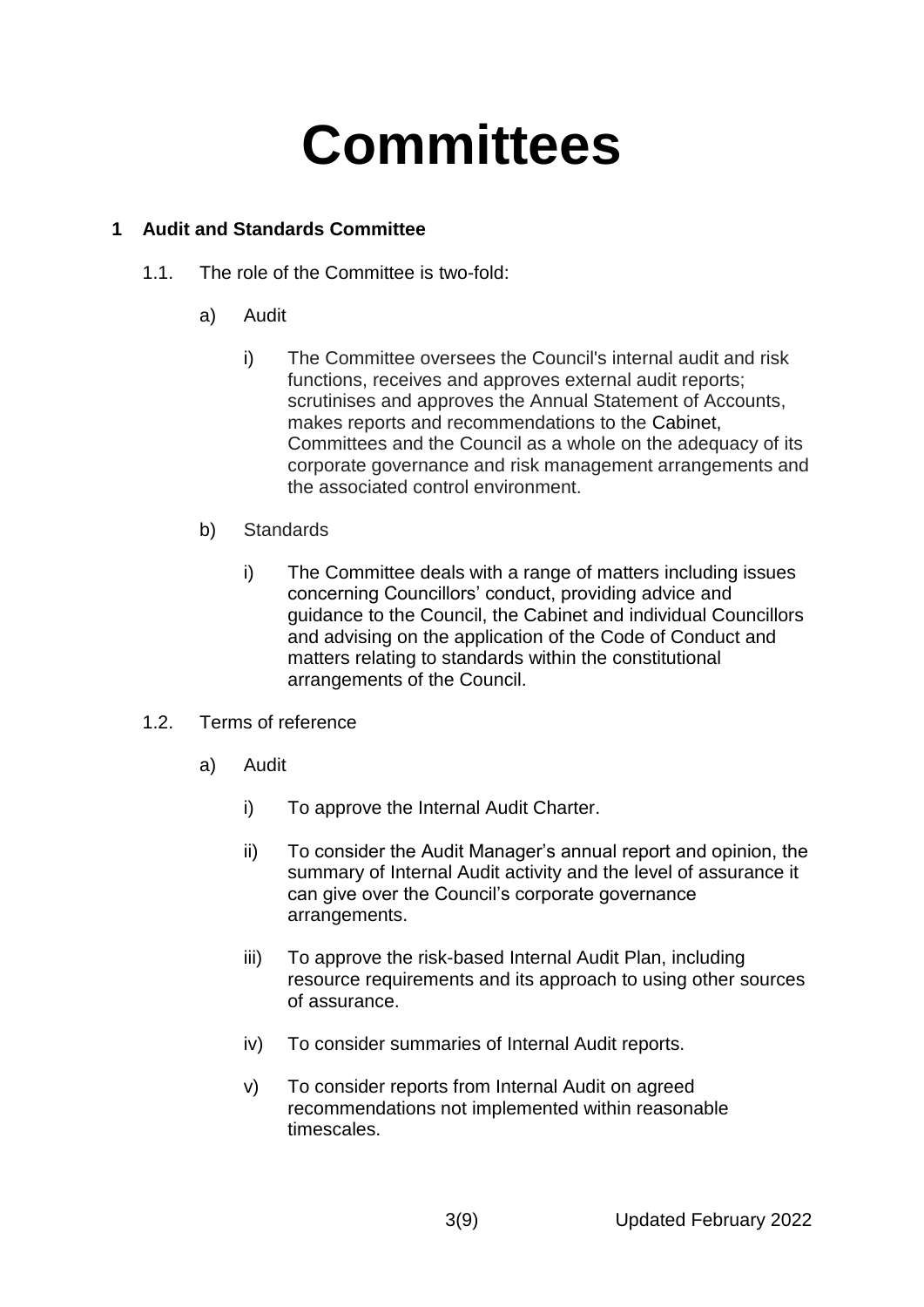- vi) To consider reports dealing with the management and performance of the providers of Internal Audit services.
- vii) To consider the external auditor's Annual Audit and Inspection Letter and other reports.
- viii) To comment on the scope and depth of external audit work and to ensure it gives value for money.
- ix) To liaise over the appointment of the Council's external auditor.
- x) To commission work from Internal Audit and the external auditor.
- b) Regulatory framework
	- i) To review any issue referred to it by the Chief Executive, Statutory Officer or any Council body.
	- ii) To monitor the effective development and operation of risk management and corporate governance in the Council.
	- iii) To consider the Council's arrangements to secure value for money and review assurances and assessments on the effectiveness of these arrangements.
	- iv) To monitor the Council's policies on whistle blowing, for contraventions of financial and other procedures or fraudrelated situations; Anti-fraud and Corruption Strategy and complaints.
	- v) To approve the Annual Governance Statement.
	- vi) To consider the Council's framework of assurance and ensure it adequately addresses the risks and priorities of the Council.
	- vii) To consider the Council's compliance with its own and other published standards and controls.
- c) Accounts
	- i) To review and approve the Annual Statement of Accounts, considering whether appropriate accounting policies have been followed.
	- ii) To consider the external auditor's report to those charged with governance on issues arising from their audit of the accounts.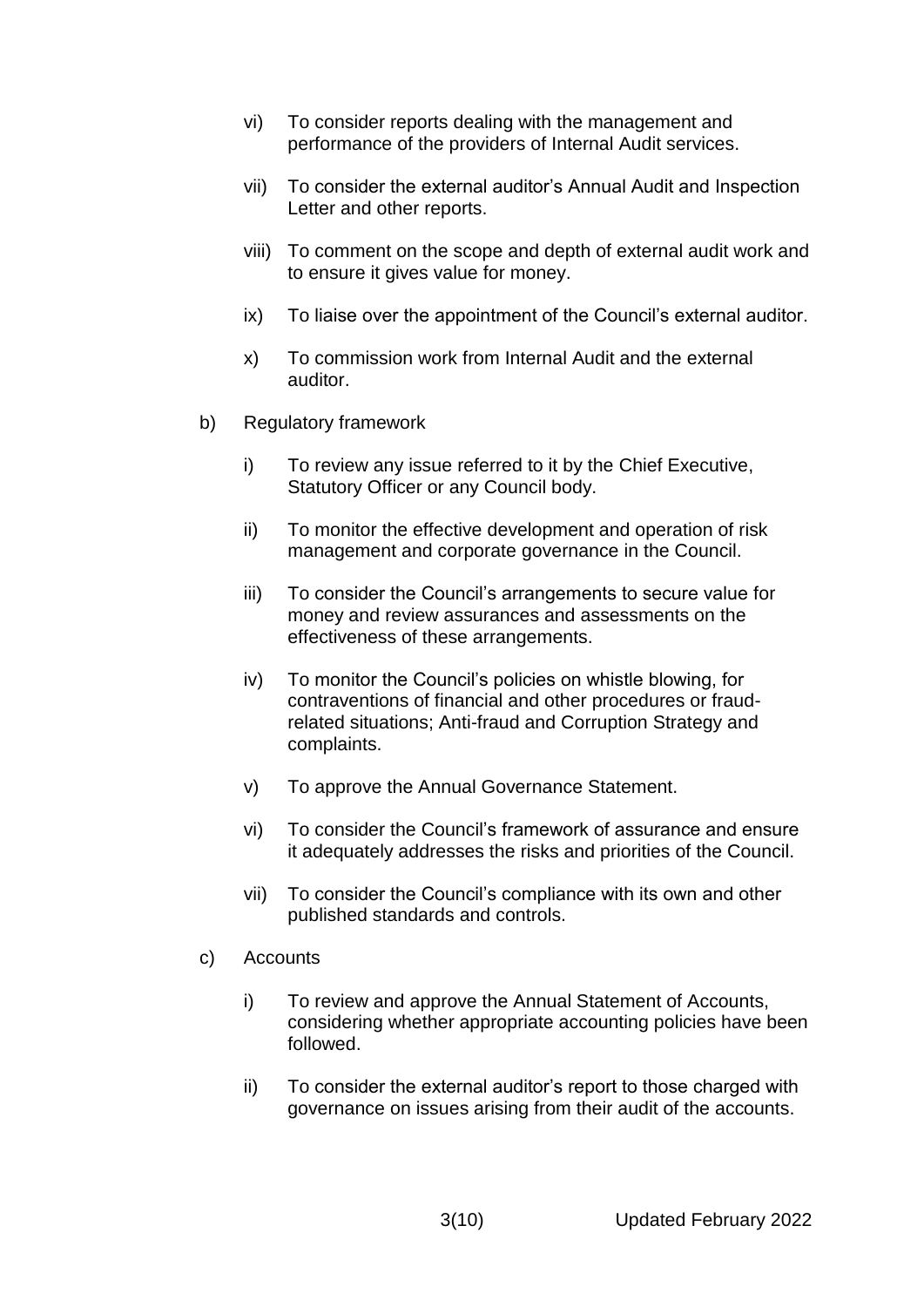- d) Accountability arrangements
	- i) To report to Full Council on a regular basis on the Committee's performance in relation to the terms of reference and the effectiveness of the Committee in meeting its purpose.
- e) Standards
	- i) Promoting and maintaining high standards of conduct by Councillors and co-opted persons of Committees.
	- ii) Assisting Councillors and co-opted persons of Committees to observe the Code of Conduct.
	- iii) Advising the Council on the adoption or revision of the Code of Conduct.
	- iv) Monitoring the operation of the Code of Conduct.
	- v) Advising and/or censuring and/or imposing a sanction on a Councillor or co-opted person of a Committee (or former Councillor or co-opted person) of the Council.
	- vi) Having oversight of all aspects of Councillor development.
	- vii) Train or arrange training for Councillors and co-opted persons
	- viii) Receiving annual reports in a monitoring and guidance role on whistle blowing, bullying and harassment.
	- ix) Being fully involved in any ethical review of the Council or its activities.
	- x) Granting dispensations to Councillors and co-opted persons from requirements relating to interests set out in the Councillor Code of Conduct, where the matter has been referred to the Committee by the Monitoring Officer.
- 1.3. Chairing
	- a) Full Council will appoint the Chair and the Vice Chair of the Committee.
- 1.4. The Audit and Standards Committee has one permanent Sub Committee, the Hearing Sub Committee.

# **2 Hearing Sub Committee**

2.1. The Hearing Sub Committee will undertake hearings in respect of a Councillor (or co-opted person) who it is alleged has failed to comply with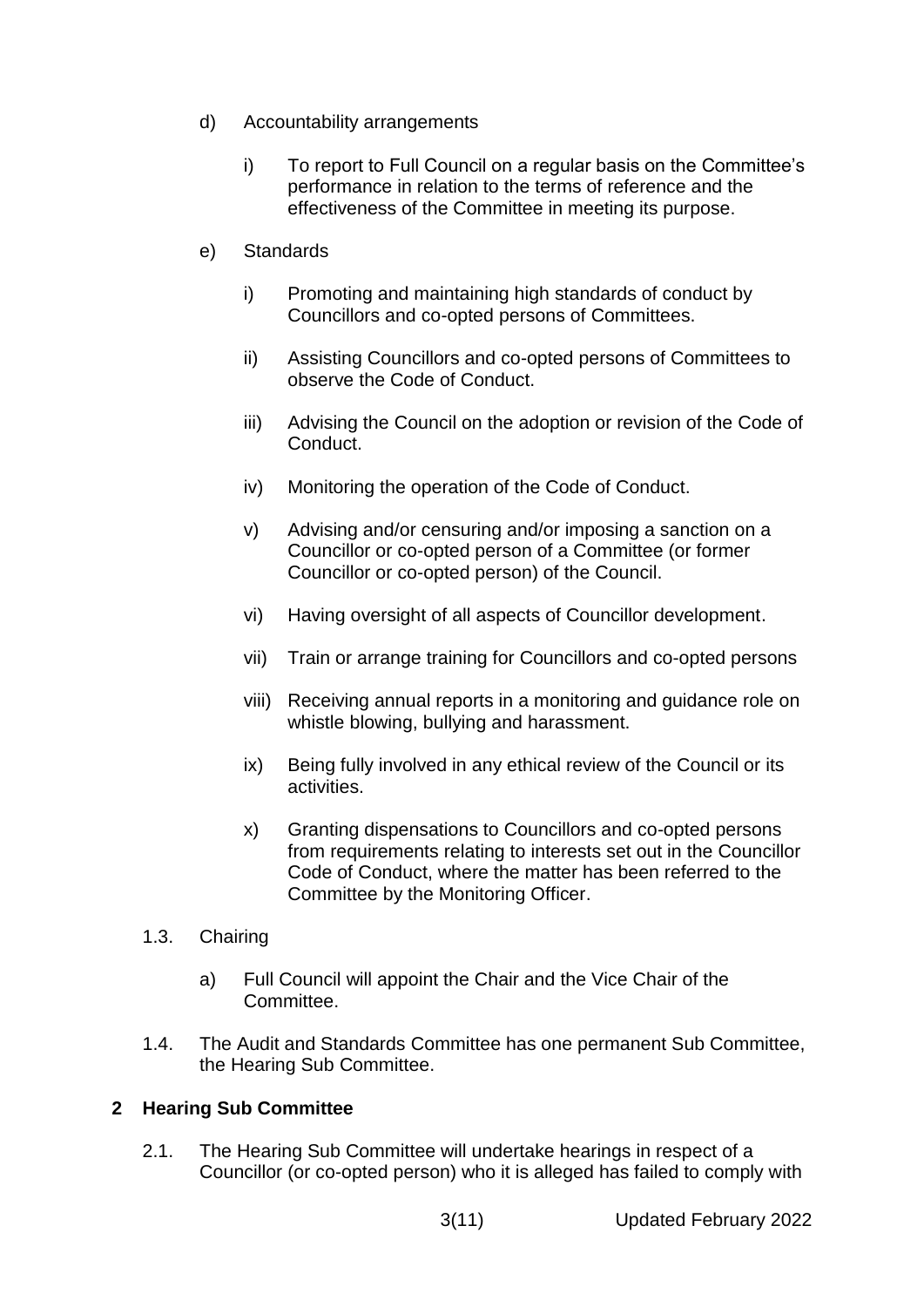the Council's Code of Conduct. Following the hearing, the Sub Committee will report its findings and make recommendations as appropriate.

- 2.2. Terms of Reference
	- a) To conduct a Hearing into an allegation that a Councillor or Co-opted person has breached the Council's Code of Conduct.
	- b) Following a Hearing, make one of the following findings:
		- i) that the Councillor/co-opted person has not failed to comply with the Code of Conduct and no further action needs to be taken in respect of the matters considered at the Hearing.
		- ii) that the Councillor/co-opted person has failed to comply with the Code of Conduct but that no further action needs to be taken in respect of the matters considered at the Hearing.
		- iii) that the Councillor/co-opted person has failed to comply with the Code of Conduct and that a sanction and/or an informal resolution should be imposed.
	- c) The Sub Committee may impose any action or combination of actions available to it, or impose any informal resolution or combination of informal resolutions as are available to it by law or policy.
	- d) After making a finding the Sub Committee will, as soon as reasonably practicable, provide written notice of its findings and the reasons for its decision to the Councillor/co-opted person and complainant.
- 2.3. Chairing
	- a) Full Council will appoint the Chair and the Vice Chair of the Sub Committee.

# **3 Scrutiny Committee**

- 3.1. The Council's Scrutiny functions are undertaken by the Scrutiny Committee and the Call In Sub Committee.
- 3.2. The Scrutiny Committee supports the work of the Cabinet and the Council as a whole. The Scrutiny Committee has no decision making powers and cannot scrutinise individual regulatory or quasi-judicial issues. Its function is to raise issues for consideration, to examine and scrutinise matters of community interest, to hold the Cabinet to account, and to represent the interests and views of the public. Where appropriate, joint reviews will be undertaken with other organisations.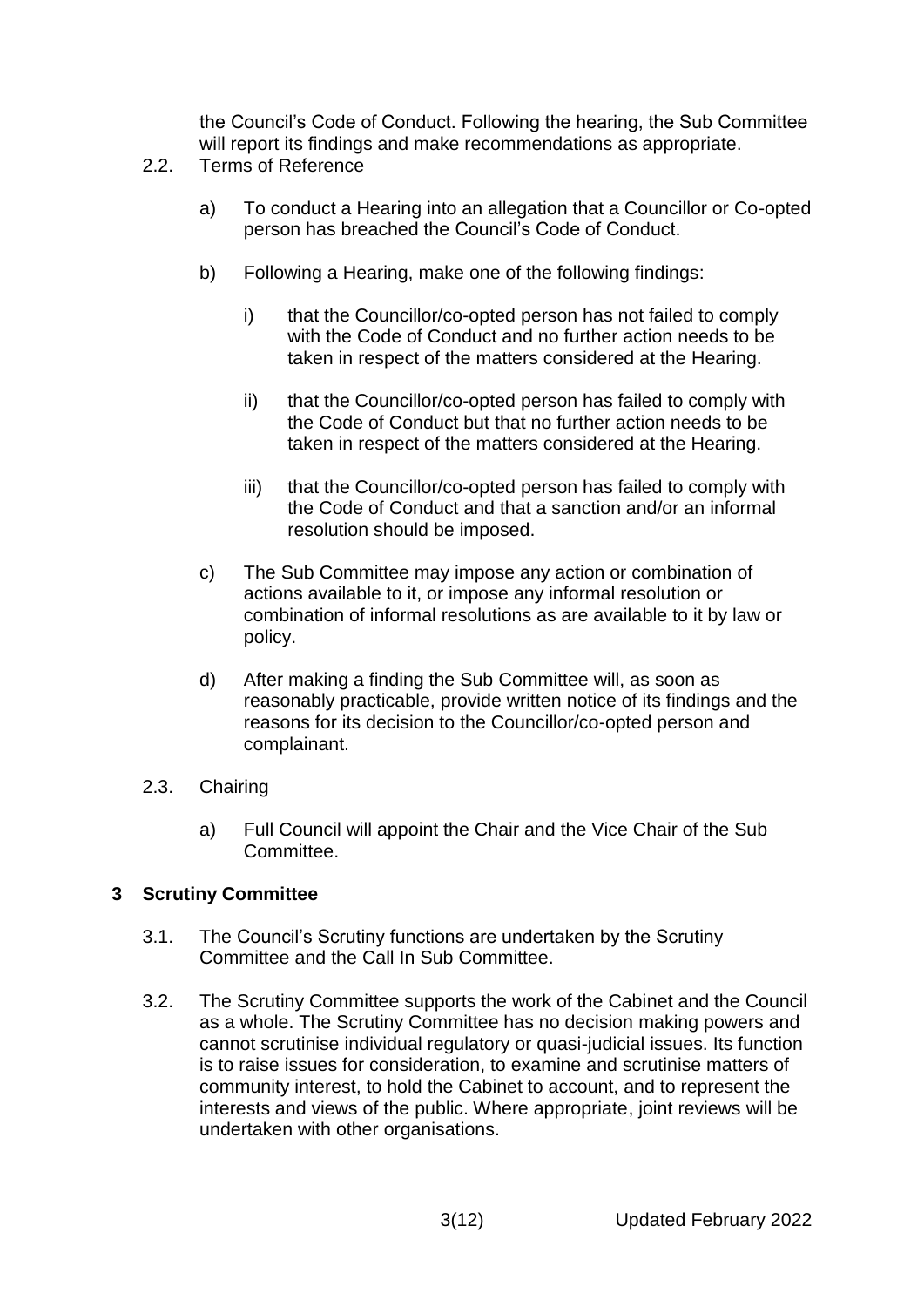- 3.3. Terms of Reference
	- a) To provide the main forum for the Council's internal and external scrutiny work, focusing on activities that improve outcomes for local people.
	- b) To approve an annual overview and scrutiny work programme, including the programme of any task and finish groups appointed so as to ensure that the Committee's and task and finish groups' time is effectively and efficiently utilised.
	- c) To ensure that referrals from the Scrutiny Committee to the Cabinet, either by way of report or for reconsideration, are managed efficiently.
	- d) At the request of the Cabinet to make recommendations about the priority of referrals if the volume of such reports creates difficulty for the management of Cabinet business or jeopardises the efficient running of Council business.
	- e) To receive and action requests from the Cabinet and/or the Council for reports.
	- f) To have the powers in relation to Cabinet decisions made but not implemented as set out in Section 21(3) of the Local Government Act 2000 (as amended).
	- g) To have the power to investigate any matters it considers relevant to its work area, and to make recommendations to the Council, the Cabinet or any other Committee or Sub Committee of the Council as it sees fit.
	- h) To provide an annual report to Full Council setting out the work completed by the Committee in the previous year. This report will be considered at the first ordinary Full Council meeting after Annual Council.
- 3.4. Chairing
	- a) Full Council shall appoint the Chair and the Vice Chair of the Committee.
	- b) The Chair shall be a member of the Opposition and the Vice Chair a member of the Administration.
- 3.5. The Scrutiny Committee has one permanent Sub Committee (the Call In Sub Committee) which will carry out the internal scrutiny functions of the Scrutiny Committee. This Sub-Committee will have the same membership as the Scrutiny Committee.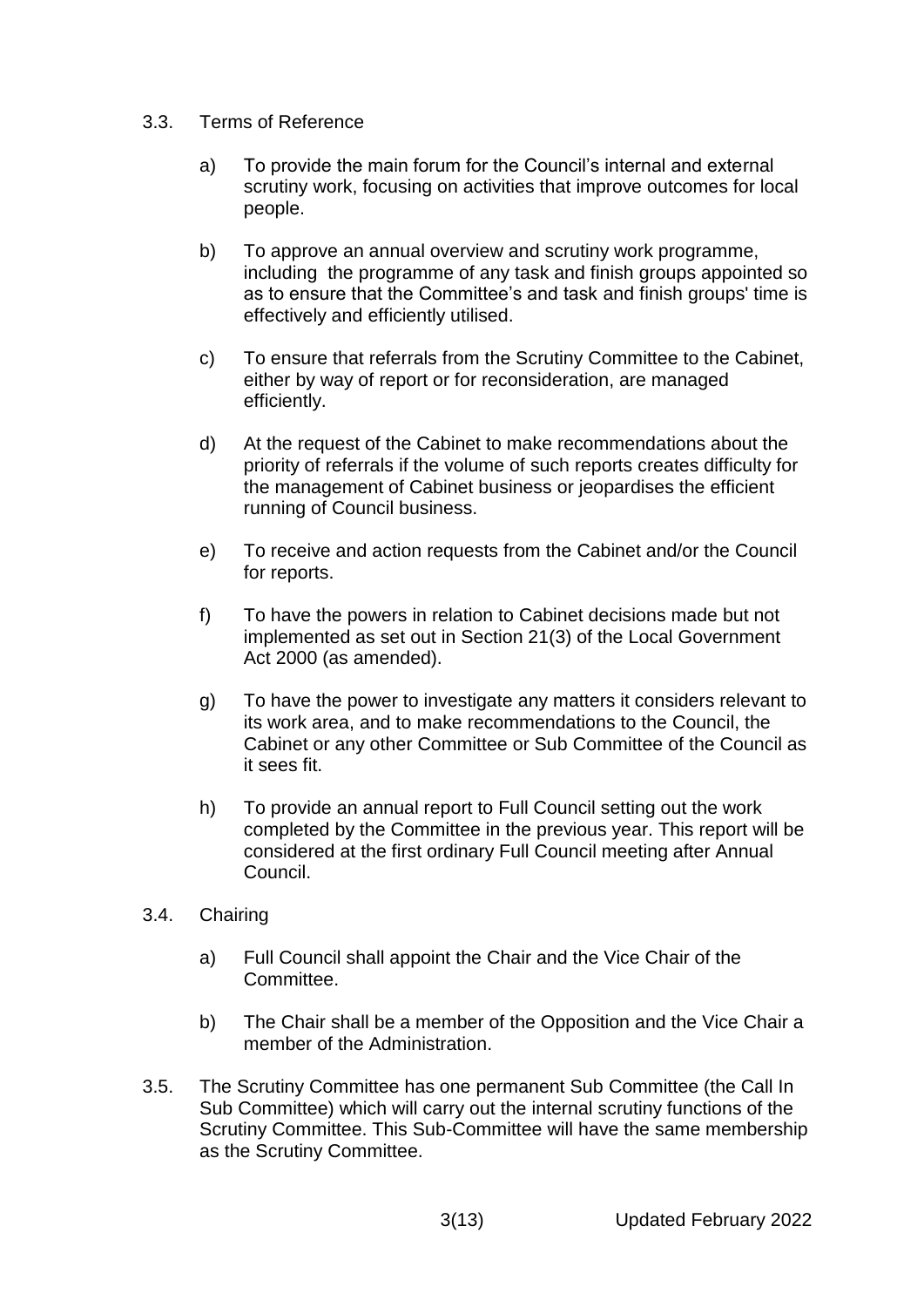# **4 Call In Sub Committee**

- 4.1. Terms of Reference
	- a) To review and scrutinise decisions made or other action taken, in connection with the discharge of any functions of the Council making recommendations to the Scrutiny Committee.
	- b) To call in, review or scrutinise any decision made but not implemented and to recommend that the decision be reconsidered by the person or body who made it.
	- c) To have power to require any Harlow Council Councillor and/or Officer to attend before it and to answer questions; it being the duty of any such Councillor or Officer to comply with any such requirement.
	- d) To consider matters referred by individual Councillors.
- 4.2. Chairing
	- a) The Chair and Vice Chair will be the same as the Scrutiny Committee.
	- b) In the absence of the Chair the Vice Chair will preside.

# **5 Development Management Committee**

- 5.1. Terms of Reference
	- a) Functions relating to town and country planning and development control.
- 5.2. Terms of Delegation
	- a) Town and Country Planning Act 1990 and any related legislation including:
		- i) determination of planning applications (subject to b) below)
		- ii) enforcement of planning control
		- iii) waste land notices, purchase notices, etc.
	- b) The only planning matters that are dealt with by the Committee are<sup>1</sup>:

<sup>1</sup> <sup>1</sup> As agreed by Full Council on 27 September 2012

[http://moderngov.harlow.gov.uk/CeListDocuments.aspx?CommitteeId=123&MeetingId=216&DF=27%](http://moderngov.harlow.gov.uk/CeListDocuments.aspx?CommitteeId=123&MeetingId=216&DF=27%2f09%2f2012&Ver=2) [2f09%2f2012&Ver=2](http://moderngov.harlow.gov.uk/CeListDocuments.aspx?CommitteeId=123&MeetingId=216&DF=27%2f09%2f2012&Ver=2)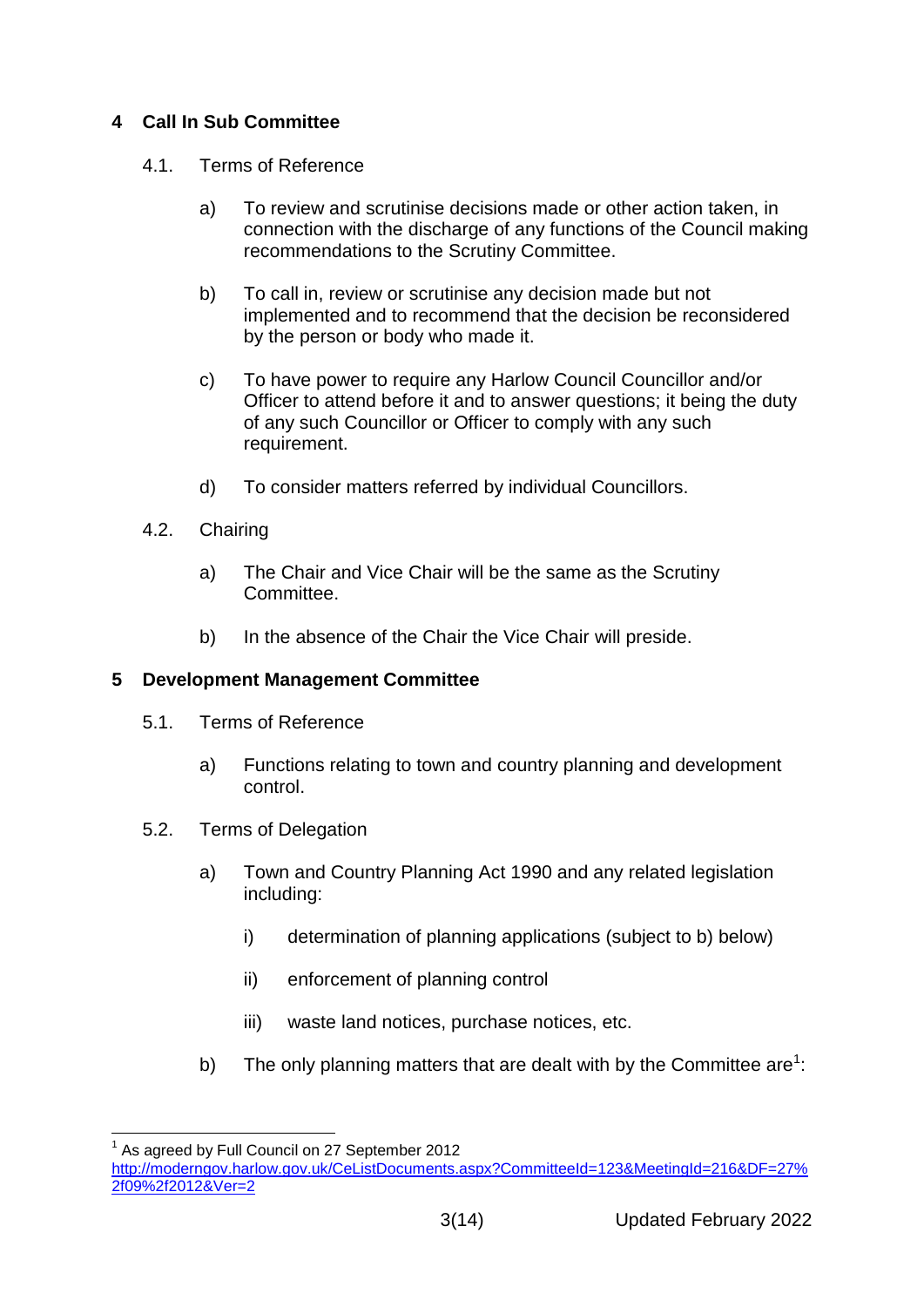- i) applications on which two or more material planning objections have been received in the stipulated time span, which has not been resolved by negotiation or through the imposition of conditions and which Officers wish to support.
- ii) applications which any Councillor requests in writing within 21 days of the circulation of the details of the application on the Weekly List, with a valid planning reason for bringing it to the Committee.
- iii) major planning applications, or contentious applications which Officers, in consultation with the Chair, consider are likely to be of significant public interest.
- iv) applications submitted by or on behalf of the Council for its own development, except for minor developments, for which no objections have been received.
- v) applications which are notified to Planning Services as being submitted by or on behalf of a Councillor of the Authority, or their relevant person as defined in the Code of Conduct, the MP for the district, or Officers at Assistant Director Level or above.
- c) The following matters may be referred to the Committee by the Assistant Director Planning and Building Control, subject to the criteria in paragraph b) above:
	- i) householder development and related applications for listed building and conservation area consent;
	- ii) temporary planning permissions (subject to a maximum 3 year time limit) and related applications for listed building consents;
	- iii) applications for alterations to shop fronts, including the installation of external shutters and ATM's and other related applications;
	- iv) applications for a means of access;
	- v) advertisements, blinds, canopies and related applications for listed building and conservation area consent;
	- vi) all major commercial development;
	- vii) all new residential development.

# **6 Licensing Committee**

6.1. Terms of Reference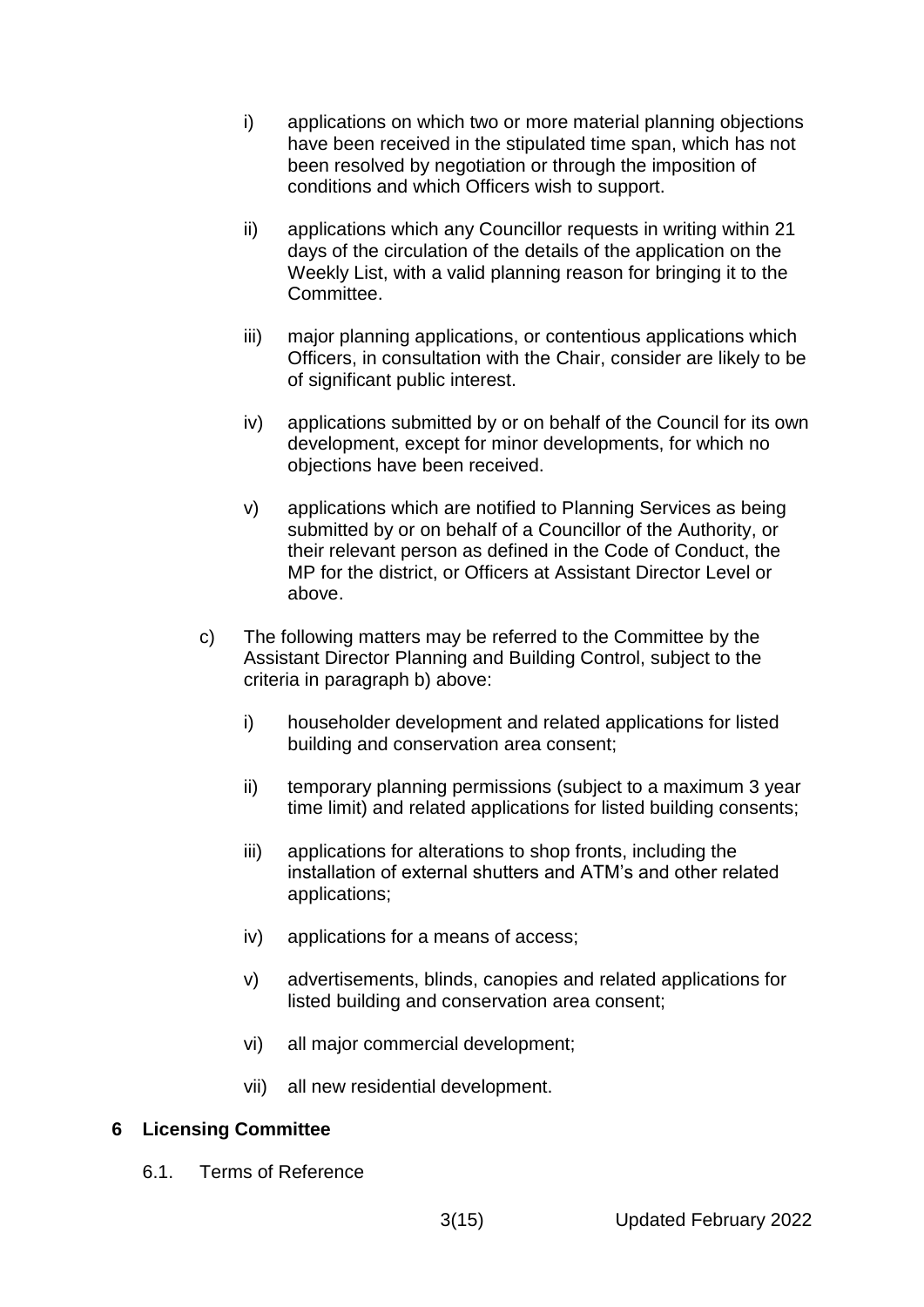- a) Functions relating to statutory licensing and registrable functions and health and safety. $2^2$
- 6.2. Terms of Delegation
	- a) Except in relation to the Statement of Licensing Policy, to discharge all functions conferred upon the Council as a licensing authority under the Licensing Act 2003, including responsibility for licensing the sale and supply of alcohol, the provision of regulated entertainment and late night refreshment.
	- b) Except in relation to the Statement of Licensing Policy, to discharge all functions conferred upon the Council as a licensing authority under the Gambling Act 2005.
	- c) The enforcement of trading requirements relating to the sale of goods and opening hours of shops and other premises and the issue of licences, consents and/or registrations as appropriate.
	- d) To progress actions arising from the Crime & Disorder Strategy which may be referred to it for consideration.
	- e) The delegation of functions to the statutory Licencing Sub-Committee and/or officers of the Council.
	- f) Any other matters relating to the statutory licensing function of the Council acting as the Licensing Authority that may be referred to it or its Sub-Committee.
	- g) Any other matters relating to licensing which may be referred to it.

# **7 Licensing Sub Committee**

1

- 7.1. Terms of Reference
	- a) Function to consider any matters referred to it by the Licensing Committee or Officers in relation to functions conferred upon the Council as The Licensing Authority.

[\(https://www.harlow.gov.uk/sites/default/files/documents/Alcohol%20and%20entertainment%20licensi](https://www.harlow.gov.uk/sites/default/files/documents/Alcohol%20and%20entertainment%20licensing%20policy%20statement.pdf) [ng%20policy%20statement.pdf\)](https://www.harlow.gov.uk/sites/default/files/documents/Alcohol%20and%20entertainment%20licensing%20policy%20statement.pdf), the Gambling Act 2005

[\(http://moderngov.harlow.gov.uk/documents/s13341/Appendix%20A%20-](http://moderngov.harlow.gov.uk/documents/s13341/Appendix%20A%20-%20Delegation%20of%20Functions.pdf)

 $2$  Functions have been delegated in respect of the Licensing Act 2003 in the Statement of Licensing Policy

[<sup>%20</sup>Delegation%20of%20Functions.pdf\)](http://moderngov.harlow.gov.uk/documents/s13341/Appendix%20A%20-%20Delegation%20of%20Functions.pdf), the General Enforcement Policy for Licensing Services [\(https://www.harlow.gov.uk/sites/default/files/documents/Taxi%20and%20private%20hire%20general](https://www.harlow.gov.uk/sites/default/files/documents/Taxi%20and%20private%20hire%20general%20enforcement%20policy.pdf) [%20enforcement%20policy.pdf\)](https://www.harlow.gov.uk/sites/default/files/documents/Taxi%20and%20private%20hire%20general%20enforcement%20policy.pdf), and the Scrap Metal Dealers Act 2013

[<sup>\(</sup>http://moderngov.harlow.gov.uk/documents/s3553/SMDA%20delegation%20July%202014%20appen](http://moderngov.harlow.gov.uk/documents/s3553/SMDA%20delegation%20July%202014%20appendix%202.pdf) [dix%202.pdf\)](http://moderngov.harlow.gov.uk/documents/s3553/SMDA%20delegation%20July%202014%20appendix%202.pdf)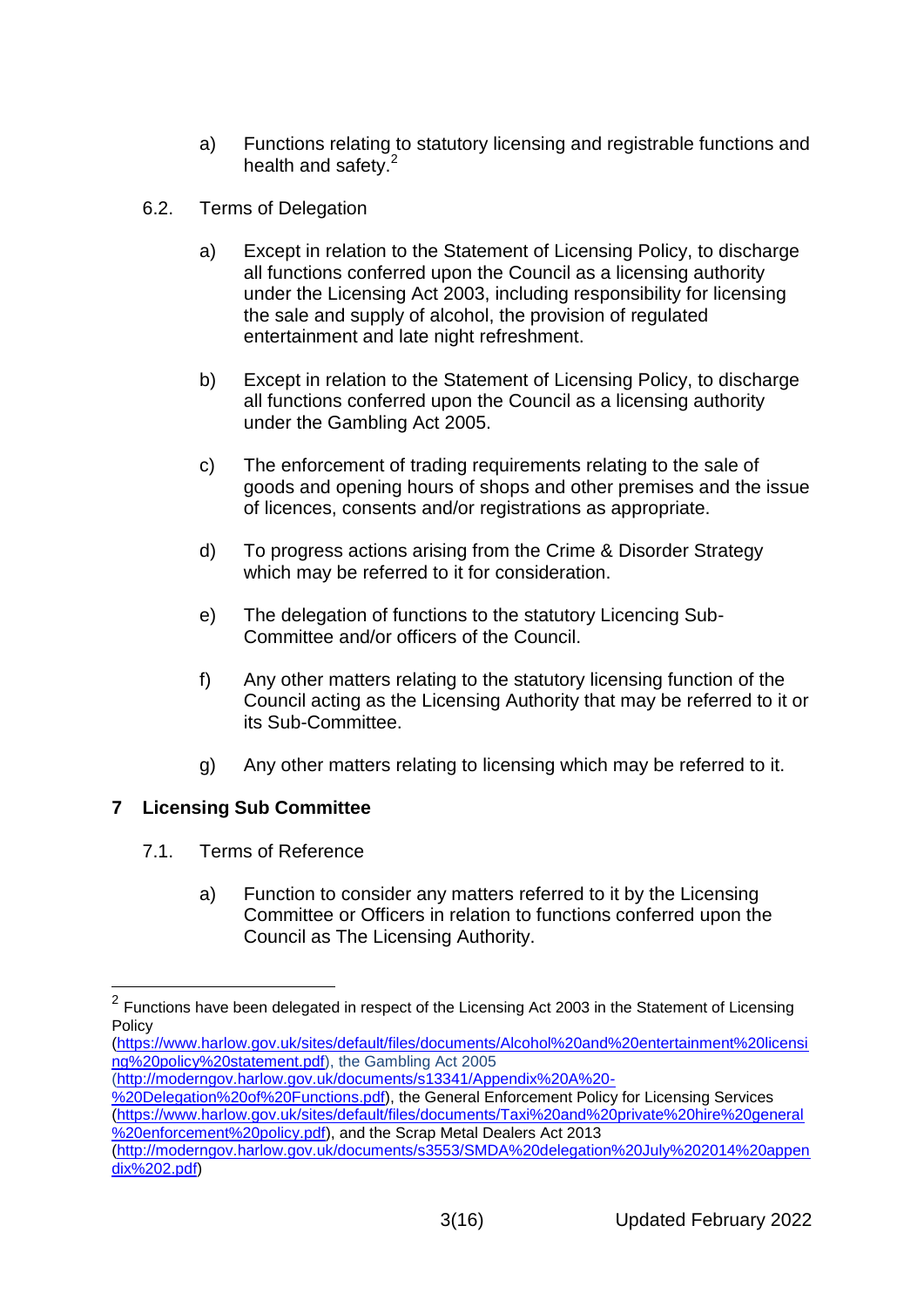- 7.2. Terms of Delegation
	- a) Except in relation to the Statement of Licensing Policy to discharge all functions conferred upon the Council as The Licensing Authority where:
		- i) Applications on which objections have been received in the stipulated time span, which cannot be resolved through negotiation or the imposition of conditions supported by **Officers**
		- ii) Applications submitted by or on behalf of any Councillor, their spouse or partner or any officer of the Council their spouse or partner.
		- iii) Any other matter that officers believe should rightly be referred for a decision to be made.
	- b) To progress actions arising from the Crime & Disorder Strategy that may be referred to it for consideration.
	- c) To report on an annual basis to Full Council decisions taken.
	- d) Any other matters relating to the functions of the Licensing Authority that may be referred to it.
- 7.3. Membership
	- a) The membership of each Licensing Sub Committee meeting will comprise of three Members of the Licensing Committee.

#### **8 Regulatory Sub Committee**

- 8.1. Terms of Reference
	- a) Functions: relating to licencing and regulatory functions (in so far as not covered by any other Committee or Sub-Committee of the Council).
- 8.2. Terms of Delegation
	- a) To discharge the functions of the Council in regard to its' licensable and registration functions bar those conferred on the Licensing Committee and Sub-Committee [above].
	- b) The enforcement of trading requirements relating to the sale of goods, opening hours of premises and/or shops, issue of licences, consents and/or registrations as appropriate including but not limited to the enforcement of the following: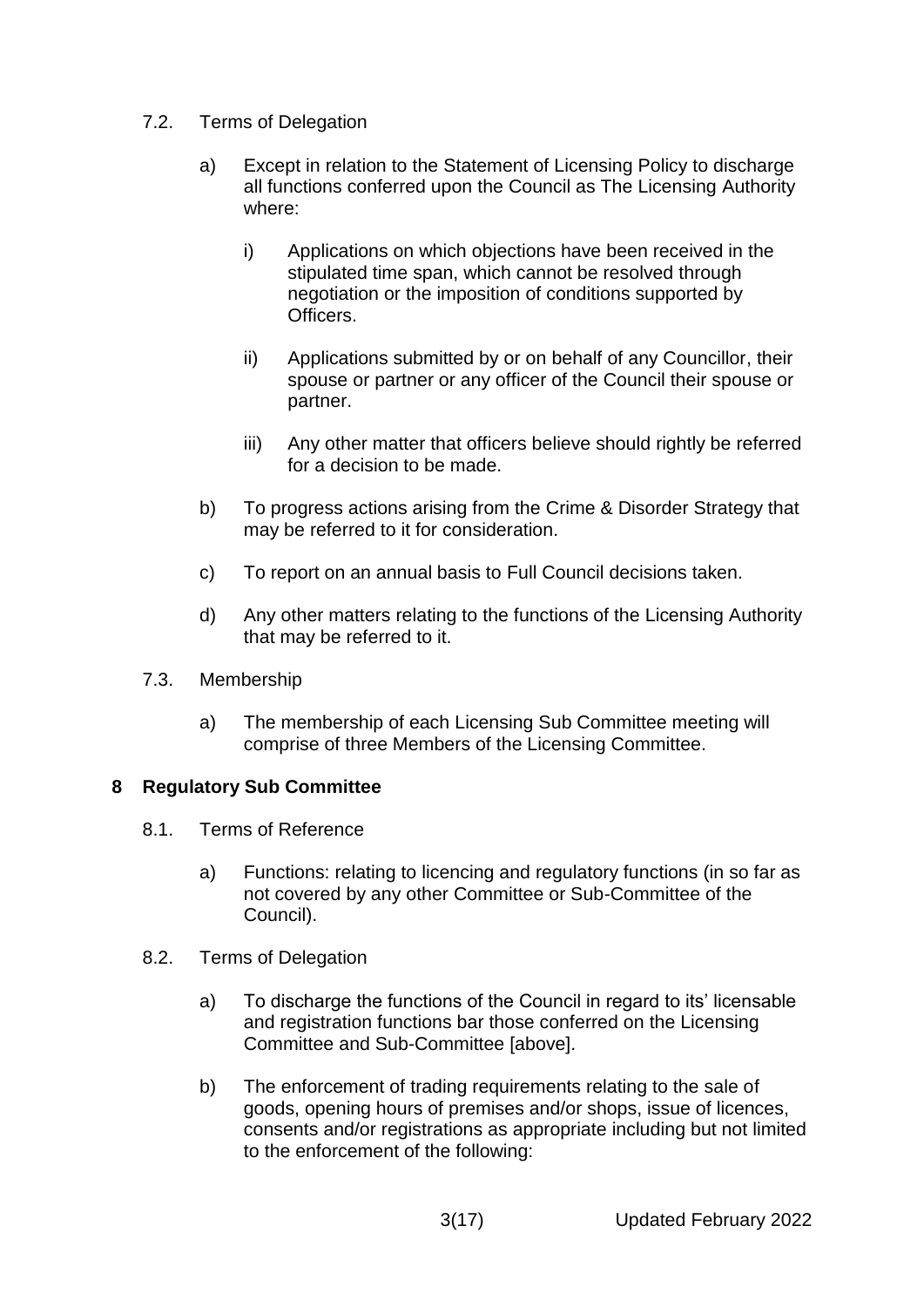- i) Hackney carriages and private hire vehicles, including their drivers, operators and vehicle inspections;
- ii) pet shops, riding establishments, boarding kennels and catteries, dog breeding establishments, zoos and keepers of dangerous wild animals;
- iii) ear piercing, acupuncture, electrolysis and tattooing;
- iv) sex establishments;
- v) street trading;
- vi) pavement permits (Highways Act 1980);
- vii) charity street collections and house-to-house collections;
- viii) camping and caravan sites;
- ix) motor salvage operators and scrap metal dealers; and
- x) game dealers; and
- xi) markets.
- c) To progress actions arising from the Crime & Disorder Strategy that may be referred to it for consideration.
- d) To report on an annual basis to Full Council decisions taken.
- e) Any other matters relating to licensing which may be referred to it.
- 8.3. Membership
	- a) The membership of each Regulatory Sub Committee meeting will comprise of three Members of the Licensing Committee.

#### **9 Investigatory and Disciplinary Committee (Statutory Officers) terms of Reference**

- 9.1. Appointed by:
	- a) Full Council
- 9.2. Membership
	- a) Five Councillors allocated between political groups in accordance with the rules on political balance set out in the Local Government and Housing Act 1989 and two Independent Persons appointed by Full Council.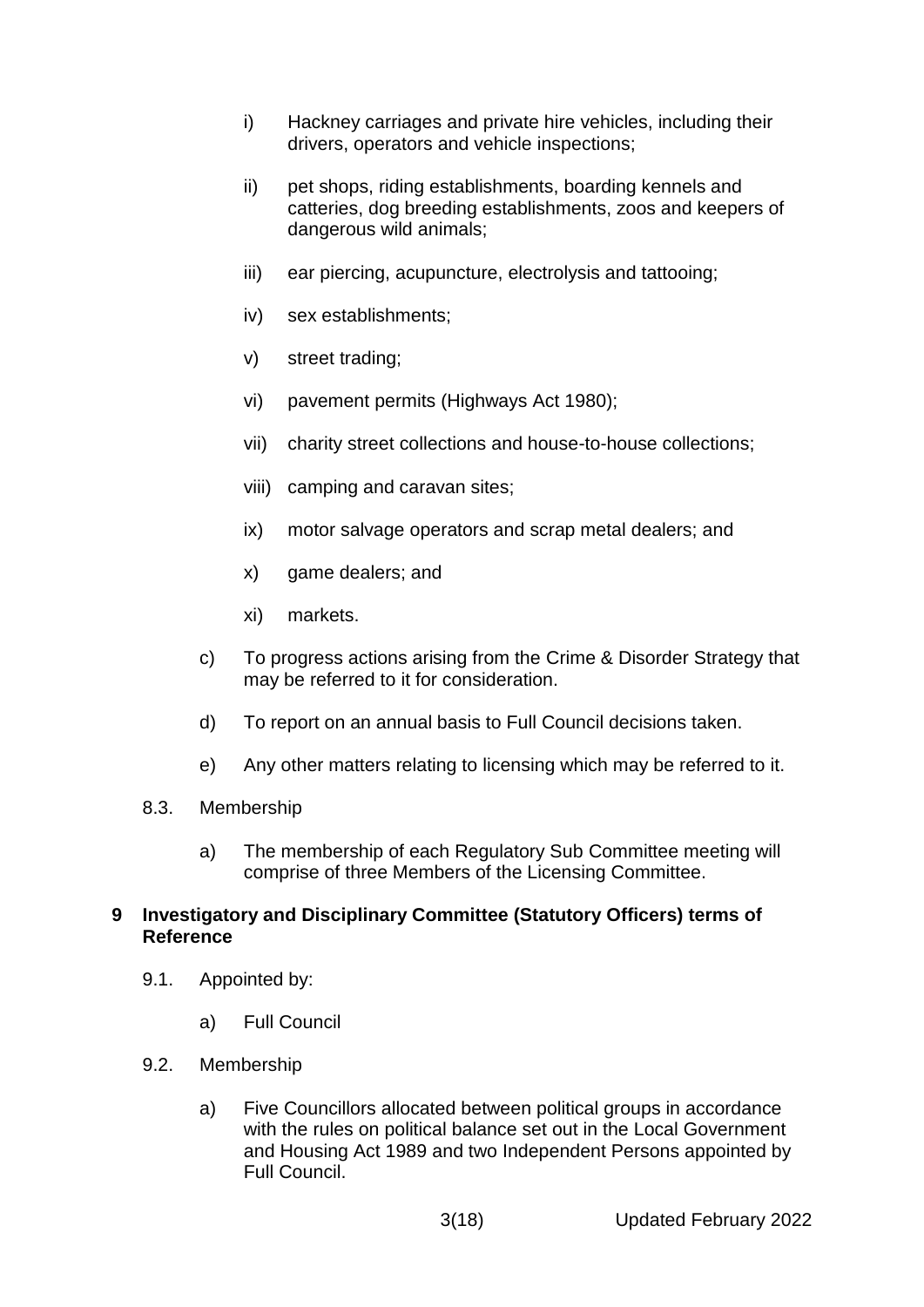- 9.3. Chair/Vice Chair
	- a) To be elected by members of the Committee.
- 9.4. Terms of Reference
	- a) To screen potential disciplinary/dismissal matters to consider whether they require investigation and whether the relevant Statutory Officer should be suspended.
	- b) To organise the investigation, including appointing a suitably qualified investigator, who will consult with the Chair of the Committee.
	- c) To review the outcome of the investigation to consider whether disciplinary action is appropriate, after hearing the Statutory Officer under investigation, and report its recommendations.
	- d) Where a recommendation is dismissal, to refer the matter to the Full Council with its views and recommendations.
	- e) The Report of the Committee to be placed before Full Council for Council to be fully informed prior to making a decision whether to dismiss or not.
	- f) To suspend and keep under review the suspension of the Chief Executive, Monitoring Officer and Section 151 Chief Financial Officer whilst an investigation takes place into alleged misconduct.
	- g) To take disciplinary action short of dismissal against the Chief Executive, Monitoring Officer and Section 151 Chief Financial Officer.
	- h) Where Full Council approves the dismissal to action the dismissal by authorising a notice of dismissal.
	- i) The Committee will be governed by the provisions contained in Part 5 of the Constitution (Officer Employment Procedure Rules).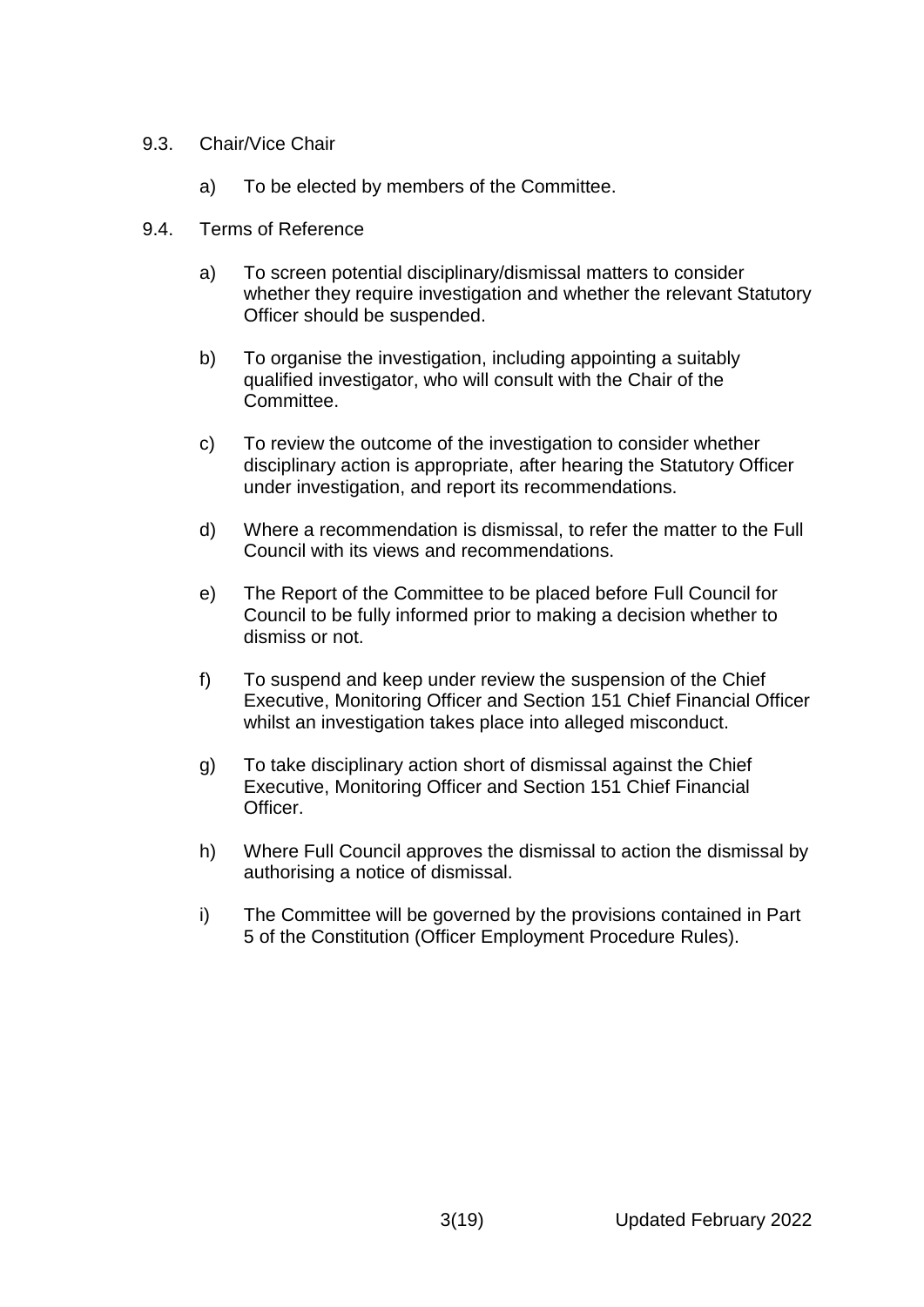# **Working Groups, Parties and Panels**

- <span id="page-19-0"></span>1 The meetings of Working Groups, Parties and Panels are open to the public unless a Working Party, Panel or Group decides otherwise for a specific reason.
- 2 The definitions of a Working Group, Party or Panel will be as follows:
	- 2.1. where the appointed body is of an ongoing nature it will be called a working group
	- 2.2. where the appointed body has a definite start/finish date with "task and finish" terms of reference, it will be called a working party
	- 2.3. where the appointed body is established for a specific purpose, but meets only when required to consider and resolve specific issues on that agenda, it will be called a panel.
- 3 No Working Group, Party or Panel will have decision making powers.
- 4 All Working Groups, Parties and Panels will:
	- 4.1. have at least three (3) Members and no more than ten (10) Members, adhering to the principle of political balance where practicable
	- 4.2. have their membership agreed at the meeting where the body is established
	- 4.3. have their terms of reference agreed at the meeting where the body is established.
		- a) The terms of reference must fall under the remit of the parent body.
		- b) A Working Party's finish date must be agreed at the meeting where it is established and will be included in its terms of reference.
- 5 The membership and terms of reference of a Working Group, Party or Panel can only be changed by resolution of the parent body.
- 6 The identification, classification and terms of reference of current Working Groups, Parties and Panels are available from the Corporate and Governance Support section.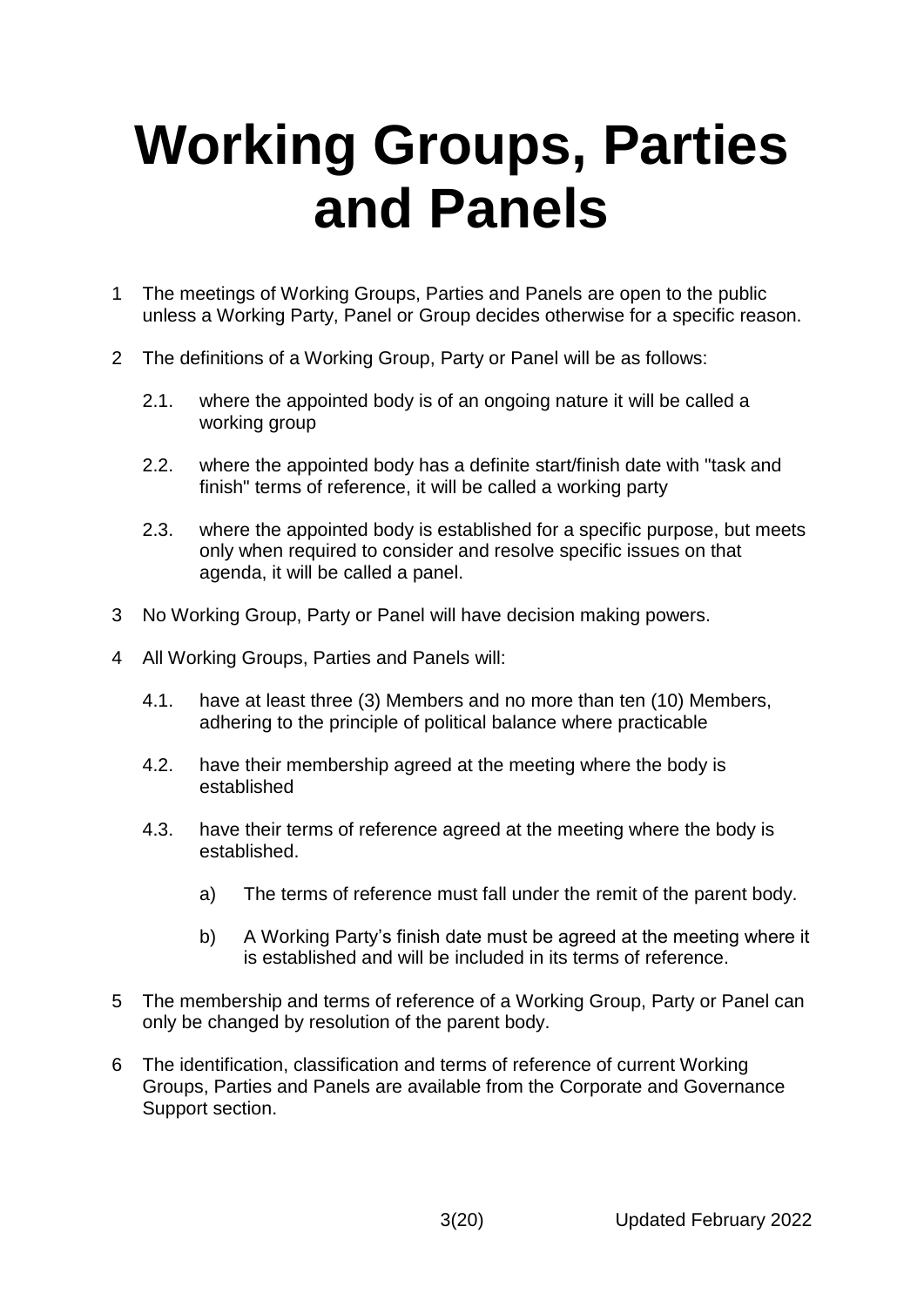# **Terms of Reference for Working Groups, Parties and Panels**

# **1 Appointments Panel**

- 1.1. Recommends the appointment of the Chief Executive to Full Council.
- 1.2. Recommend dismissal of the Chief Executive to Full Council.
- 1.3. Recommend disciplining of the Chief Executive to Full Council.
- 1.4. To determine disciplinary and/or capability hearings for other staff where it would be inappropriate for a member of the Senior Management Board to ordinarily determine

#### **2 Cabinet Policy Development Working Group**

- 2.1. Terms of reference
	- a) To prepare a work programme as directed by Cabinet to consider issues of relevance to Harlow.
	- b) To review the key issues relating to the work plan policy item in order to identify and propose to Cabinet, practicable, affordable and prioritised recommendations which improve the effectiveness of the policy within the resources available.
- 2.2. Charing and membership
	- a) Cabinet will appoint the Chair and Vice Chair of the Working Group along with its membership which can be drawn from the full membership of the Council.
- 2.3. The Chair and Vice Chair will be members of the Administration.

# **3 Civic Awards Panel**

3.1. A panel appointed by Council to consider such nominations and make recommendations for allocating Civic Awards. The panel will consist of the Chair of the Council, the Vice-Chair of the Council and one representative of each political group represented on the Council.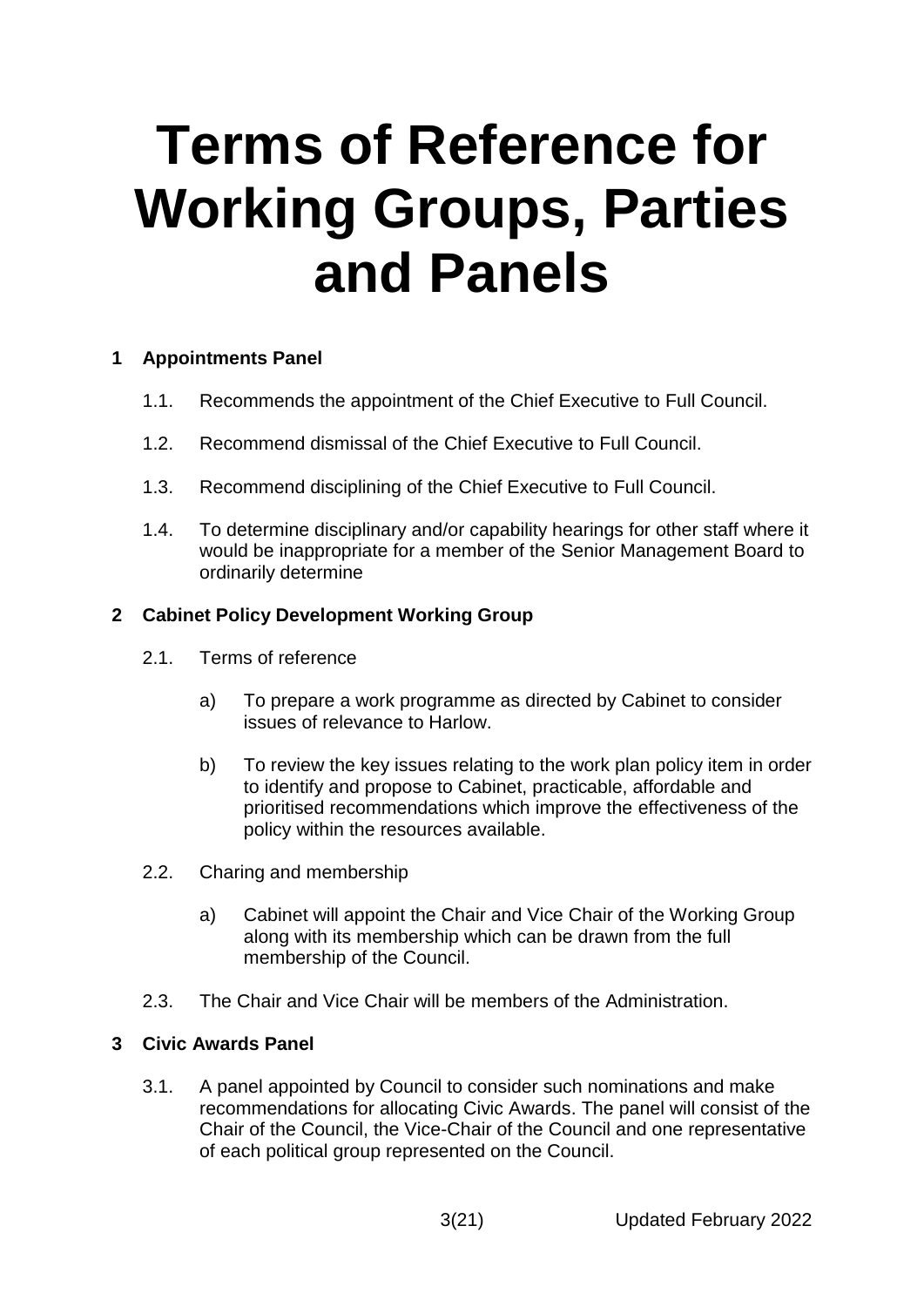### **4 Constitution Panel**

- 4.1. Consider constitutional developments that may have an impact on or benefit for Harlow Council.
- 4.2. Make recommendations to Cabinet on such matters.
- 4.3. Liaise with the Monitoring Officer in order to ensure that the Constitution is accurate and up to date.

#### **5 Covid-19 Recovery Working Group**

- 5.1. To advise the Portfolio Holder on the proposals contained within the pandemic action plan.
- 5.2. To provide a forum for consultation on measures within the pandemic action plan.
- 5.3. To discuss Council related impacts that require additional resources or alternate service delivery methods.
- 5.4. To provide a focus for community action; business engagement and new ways of working.

#### **6 Electoral Review Working Group**

- 6.1. Composition
	- a) The Working Group shall comprise of five Members and will be politically proportionate.
- 6.2. Scope
	- a) The Working Group is established to:
		- i) oversee and ensure full Member involvement in and support to officers in progressing the review of Council size and the ward boundaries in Harlow by the Local Government Boundary Commission for England (LGBCE).
		- ii) to formulate draft recommendations to the Local Government Boundary Commission for consideration by the Council relating to:
			- the total number of Members of the Council:
			- the number and boundaries of electoral wards for the purposes of the election of Councillors;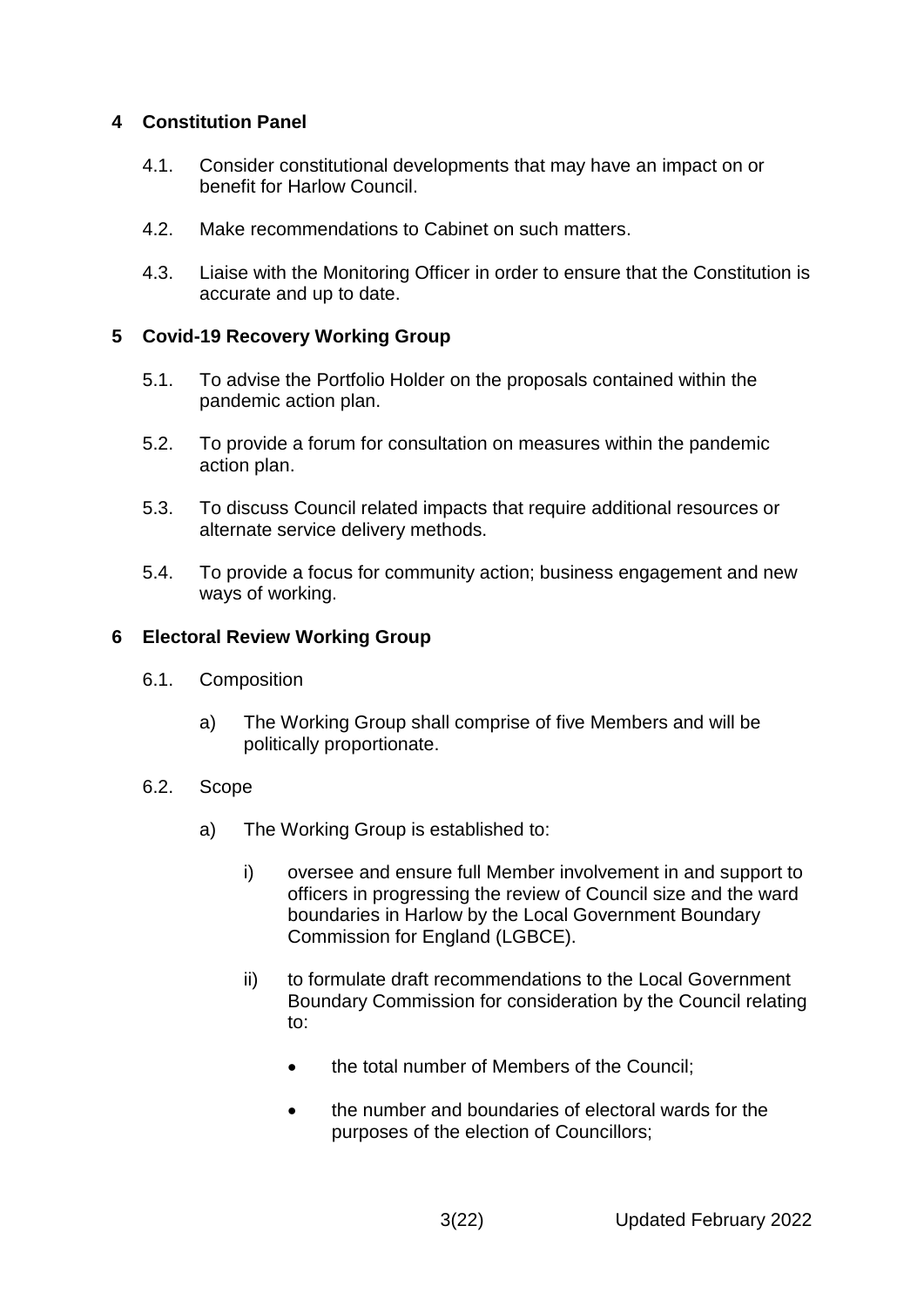- the number of Councillors to be returned by any electoral division; and
- the name of any electoral area.
- iii) to make recommendations to the Council on its future electoral cycle if considered appropriate.
- iv) to advise the Council, in consultation with officers, on proposals relating to any wider "community governance review" of local democratic and electoral arrangements, which emerge that are considered relevant as a result of the current review process.

### **7 Grants Panel**

7.1. To consider the grants policy and the allocation of grants.

### **8 Independent Remuneration Panel**

8.1. To recommend to Full Council changes to the Councillors' Allowance Scheme as set out in Part 6 of this Constitution and in accordance The Local Authorities (Members' Allowances) (England) Regulations 2003.

### **9 Town Plan Panel**

- 9.1. To oversee the preparation of the Council's development plan documents including:
	- a) Consideration of relevant technical reports' evidence, the implications for Harlow and how the findings could to be addressed through planning policy to ensure that the Council's corporate objectives are achieved.
	- b) Making appropriate recommendations to Cabinet on any proposals concerning the Council's overall planning strategy and policies.
- 9.2. Chairing and membership
	- a) Cabinet shall appoint the Chair and Vice Chair of the Local Development Plan Panel. Cabinet will also appoint the membership from the full membership of the Council.

# **10 Shareholder Sub Committee**

10.1. To receive reports and approve Key Decisions (those decisions related to, but not limited to, borrowing of funds, changes and appointments to senior management structure, strategic policy adoption) of HTS Group and its subsidiaries, including, but not exclusively, the Articles of Association, the scheme of delegation, the appointment of Board Advisors, the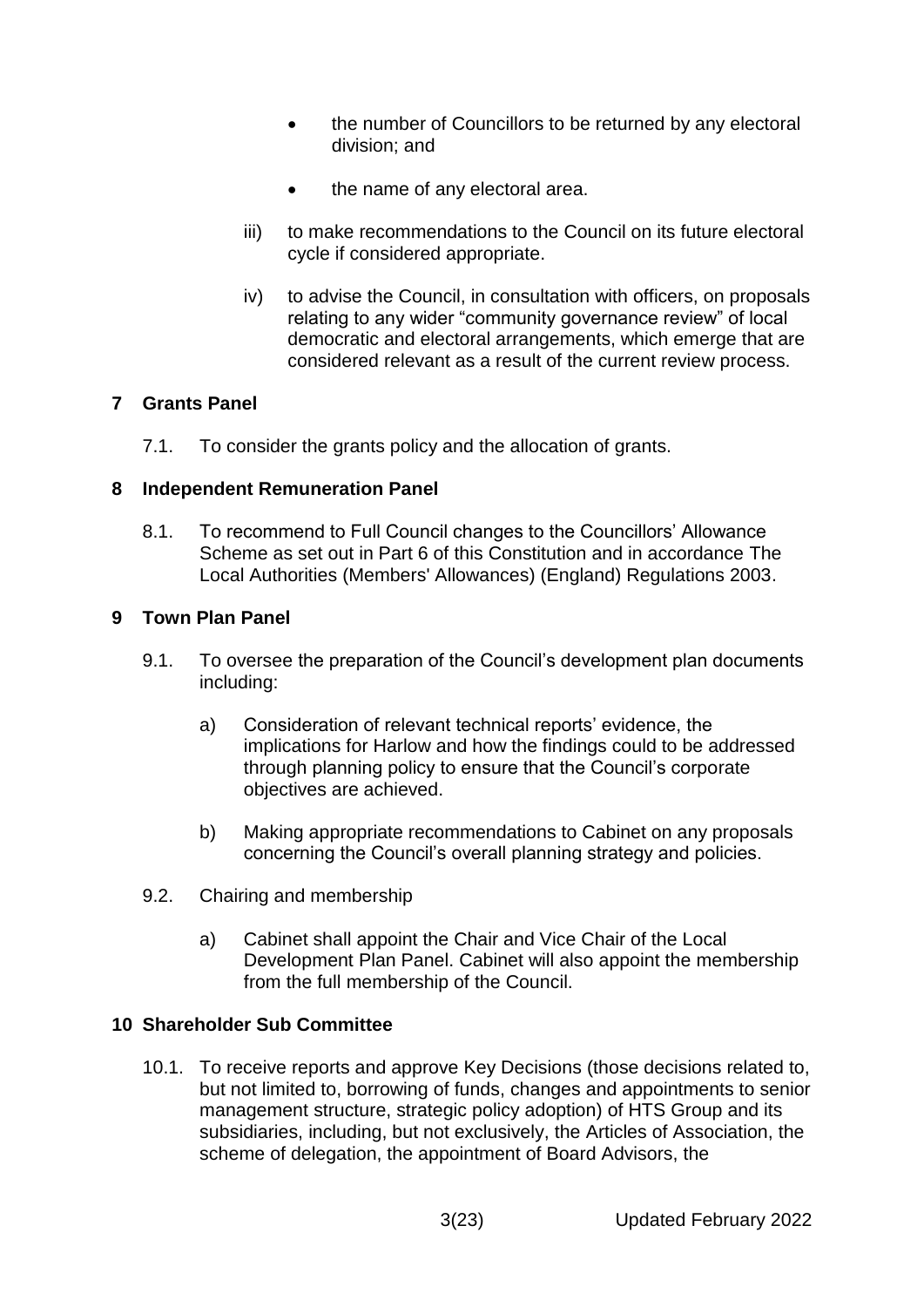appointment to any standing committees of the HTS Group and its subsidiaries and determining shareholder controls.

- 10.2. To be consulted on the appointment and dismissal of Statutory Directors for HTS Group and its subsidiaries and external auditors.
- 10.3. To hold the all HTS Group Boards to account.
- 10.4. To receive and agree the Business Plans for HTS Group Limited and its trading subsidiaries.
- 10.5. To receive financial and performance monitoring reports and accounts for the HTS Group and its subsidiaries.
- 10.6. To approve activities and thresholds contained in each scheme of delegation for HTS Group and its subsidiaries.
- 10.7. To be consulted and approve any proposals to change the HTS Group Limited and any subsidiary corporate structure.
- 10.8. Relationship between the Shareholder Sub Committee ("SSC") and HTS Group and its subsidiaries.
	- a) The SSC may consider the options available to all HTS Group trading arms with a view to improving performance or mitigating adverse consequences in the light of actual or reasonably anticipated circumstances. In addition the SSC may offer nonbinding proposals, recommendations and opinions (all without liability on the part of the Council or any individual member) on any matter affecting the Council as a shareholder of the HTS Group. The SSC shall take into consideration the interests of the Council in giving any proposals, recommendations or opinion to the HTS Group and its trading arm.
	- b) HTS Group and its subsidiaries shall provide for each SSC meeting at least one Director from each trading arm qualified and authorised to address SSC Agenda items and issues listed for consideration by the Members of the SSC
	- c) Upon request by the SSC, HTS Group and its subsidiaries shall provide:
		- i) Copy agendas and support papers provided to any HTS Group Boards at the same time as the Boards (except for minutes that shall be supplied following signature).
		- ii) Supply the SSC with all information and data reasonably requested by the SSC to enable it to reach an informed judgement on any matter within its purview under these Terms of Reference.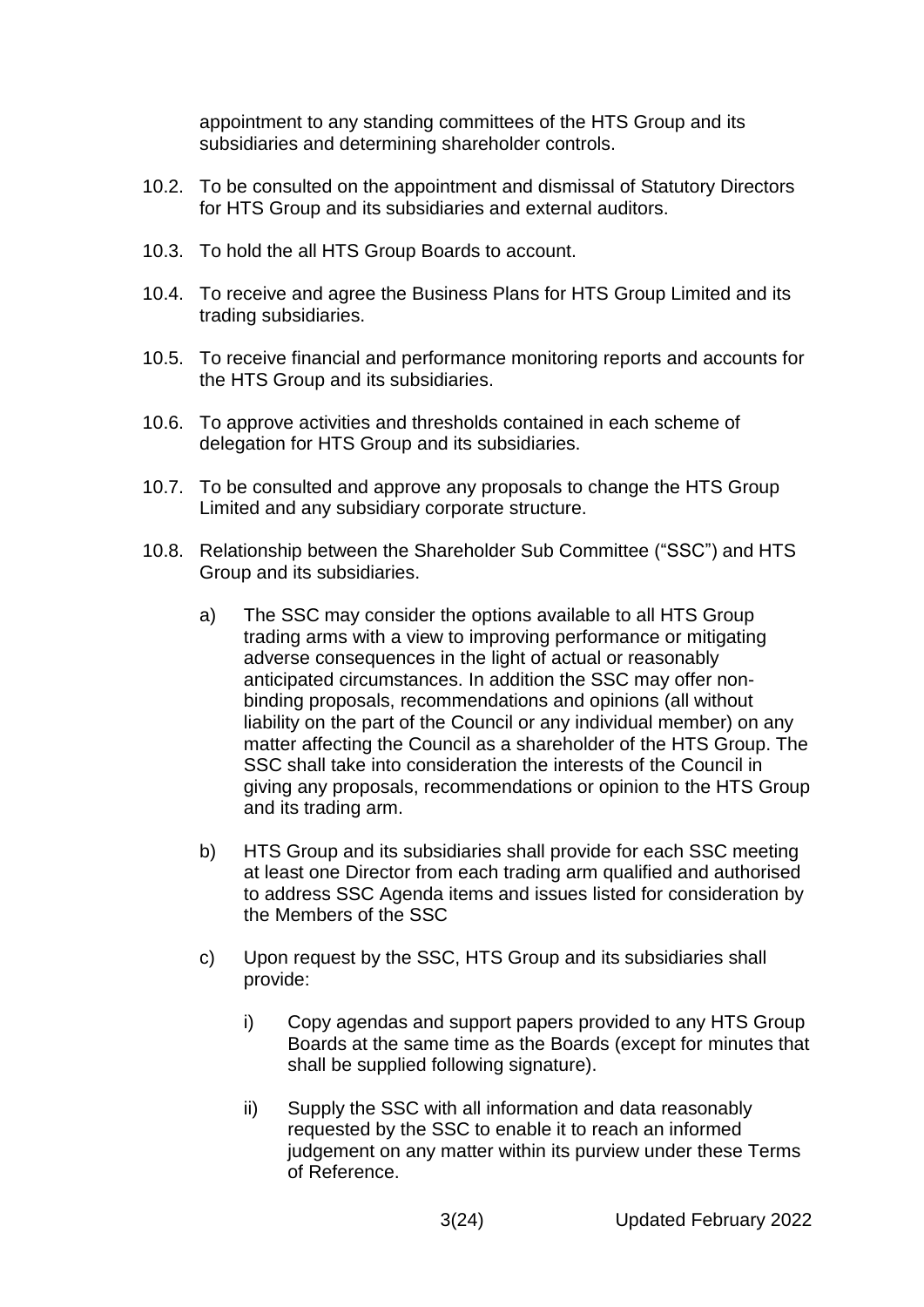10.9. Meetings of the SSC for the HTS Group are open to members of the public, subject to the statutory exemptions contained in the Local Government Act 1972.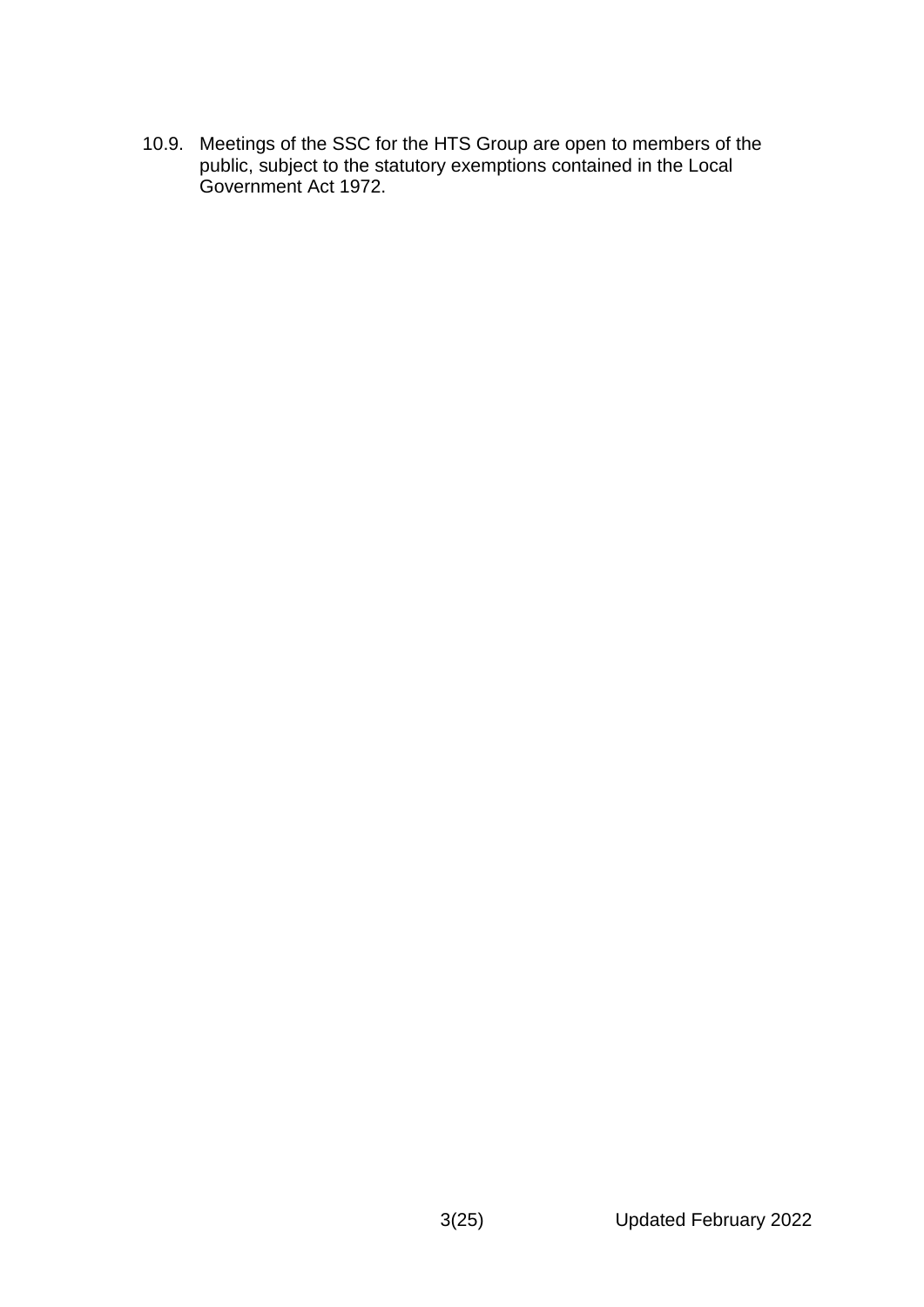# **Member Champions**

- 1 Role description
	- 1.1. Member Champions are appointed by Full Council. Their main responsibility is to act as an ambassador on behalf of the Council and promote the area for which they are champion,
	- 1.2. Represent all those people who are covered by the position and ensure that their needs are identified, recognised and met where possible by the Council and other relevant bodies, including the voluntary sector.
	- 1.3. Act as spokesperson to promote the positive aspects of the Council's work among those on whom the Member Champion's interest area impacts.
	- 1.4. Promote a joined-up approach between the activities of the Council and the work of other organisations, in supporting activities for the Member Champion's interest area and involving them in developing services.
	- 1.5. Encourage people to play a fuller role in shaping the policies relevant to the Member Champion's interest area and to participate with statutory and voluntary organisations that are planning, making decisions on and delivering services that affect them.
	- 1.6. Encourage statutory and voluntary organisations to actively seek out and engage with other bodies in planning, defining and delivering services which affect them.
- 2 Duties and responsibilities
	- 2.1. Foster cross-party co-operation and be able to engage with relevant outside groups and Officers.
	- 2.2. Understand and express the opinions and priorities of those groups.
	- 2.3. Be sensitive to Council priorities. Champions cannot forget about their broader role as a Councillor.
	- 2.4. Act in respect of the whole range of relevant issues.
	- 2.5. Raise the profile of the issue and signaling to the relevant groups the Council's commitment to the issue.
	- 2.6. Foster the engagement of a wider range of Councillors in the issue.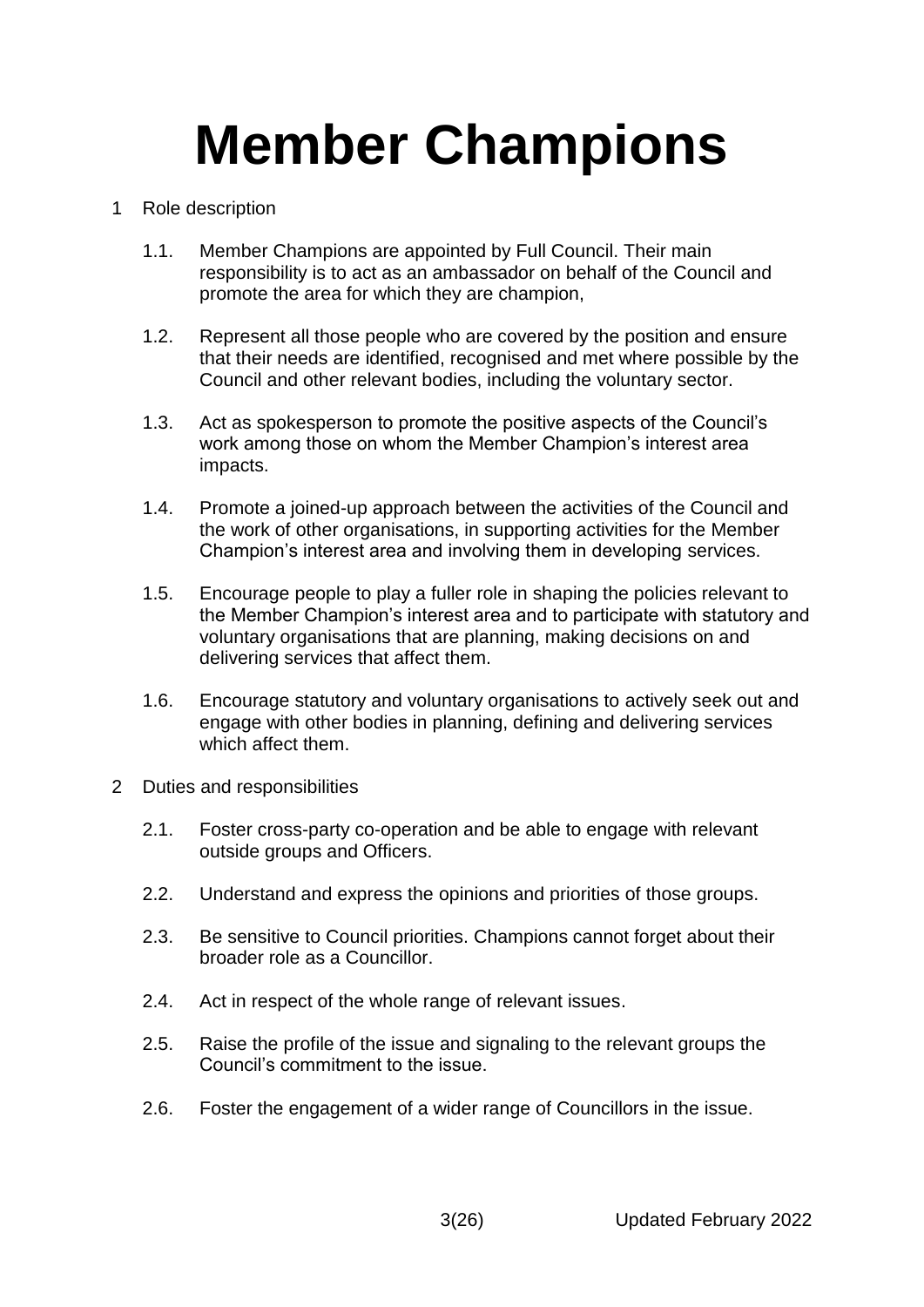- 2.7. Promote effective communication and positive working relationships both within the Council and among relevant partners, stakeholders and community groups.
- 2.8. Provide positive support and, on occasions, constructive challenge to Officers in driving forward the Council's agenda on the issue.
- 2.9. Be available to be the Council's nominee on appropriate outside bodies and to attend relevant conferences, training and briefing opportunities.
- 2.10. Keep up to date on issues relevant to the Member Champion's interest.
- 2.11. Identify and represent needs of groups and individuals who are at the moment not represented or part of the existing processes.
- 3 Accountability
	- 3.1. Member Champions shall report annually to the last ordinary Full Council meeting of the year, but the Cabinet and the Scrutiny Committee may ask for updates.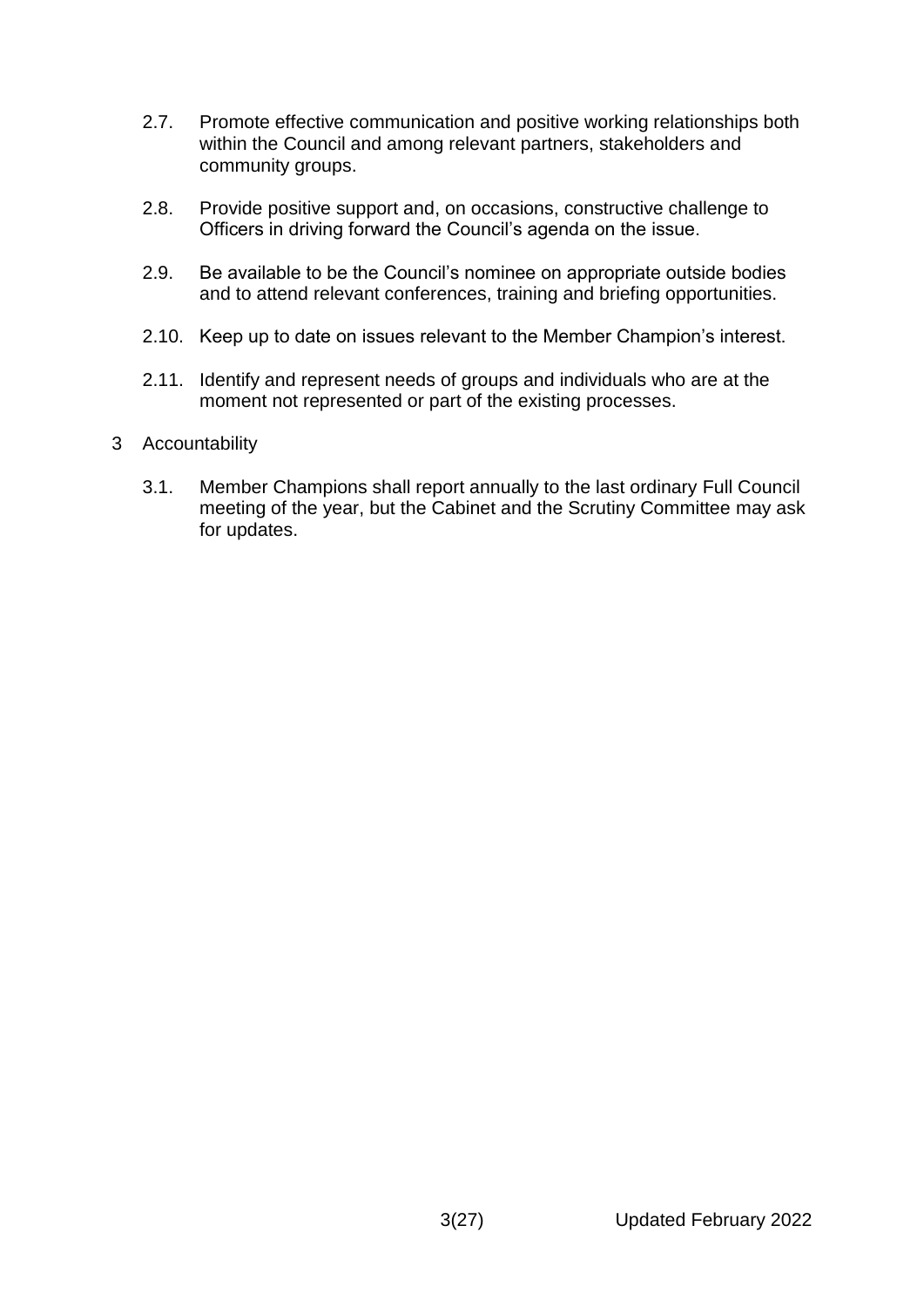# **Scheme of Delegations to Officers – (Part 1) General Provisions**

### **1 Conditions concerning delegations**

- 1.1. In the event an Officer's role or title changes, the Officer who delegated the function to them will determine any changes to the delegations that may be required.
- 1.2. Powers delegated shall, unless expressly stated to the contrary, include all of the powers of the Council or Committee under legislation or common law. They will be exercised in line with the relevant procedures, rules and regulations of the Council and in line with the expressed policies and objectives of the Council relevant to the matter.
- 1.3. The delegations to Officers will be deemed to extend to any statutory reenactment thereof. This can be in whole, or part, or varied in extent or wording. Any major variation will be reported to for information to the Council or any relevant Committee.
- 1.4. The delegation of any power or function includes the authority to take all steps and actions to support or facilitate the exercise of the power or function.
- 1.5. An appropriate record will be made and retained of the exercise of delegated powers and functions.

#### **2 Functions of Officers – General Delegations**

- 2.1. The Chief Executive and any Officer acting in their place in accordance with paragraph 2.18 below may discharge the functions of, any of the Council's Committees or the Cabinet, the professional and managerial functions relating to their service and any of the Council's functions in cases of emergency.
- 2.2. The Chief Executive and Director (any Officer acting in their place in accordance with paragraph 18 below) may discharge the general functions delegated to them (in paragraphs 2.3 to 2.18 below). They may also delegate the specific professional and managerial functions relating to their service as identified below.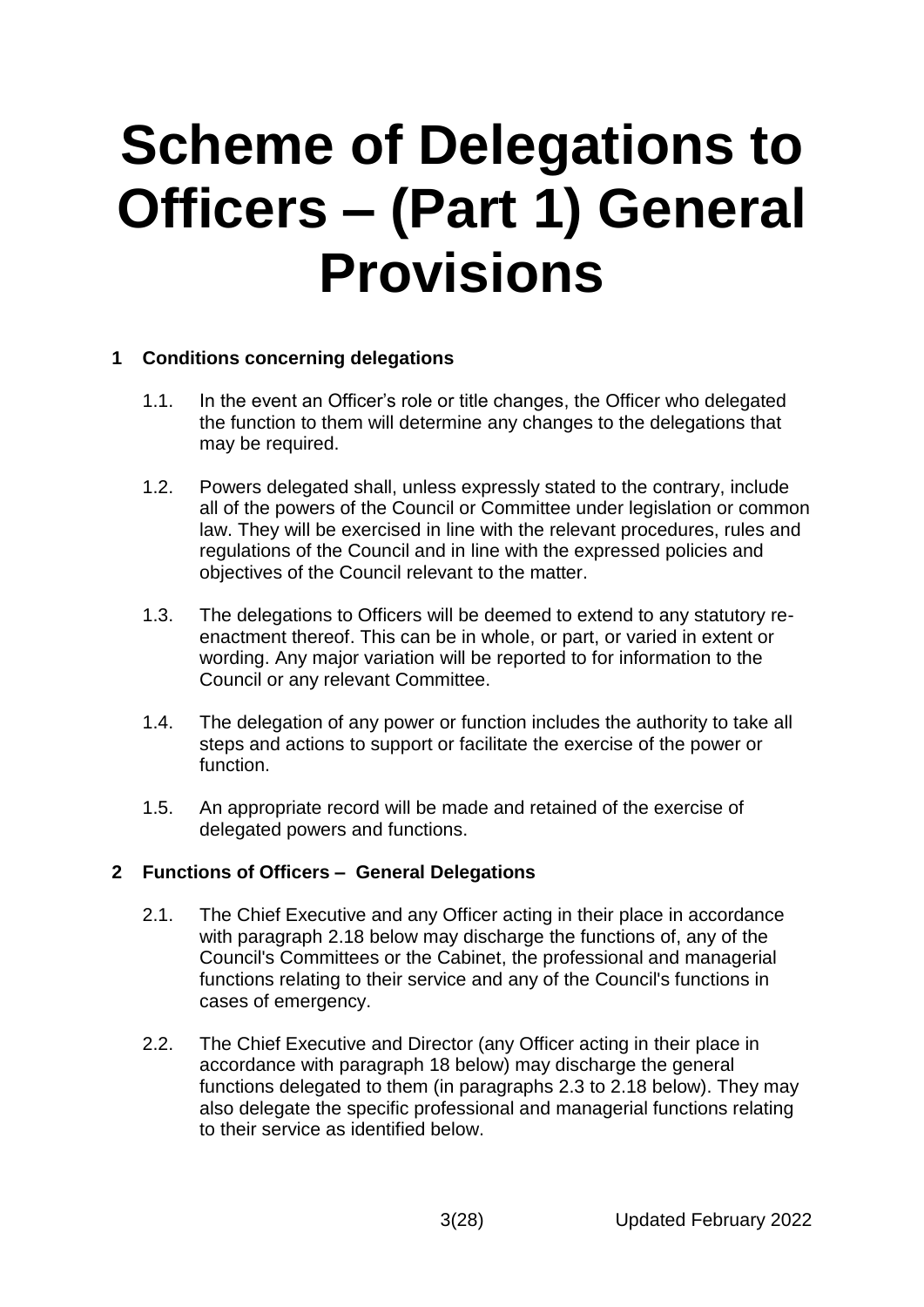- 2.3. To implement changes to service delivery arrangements and to approve the transferring of items between financial accounts (virement) between budget heads which do not significantly affect levels of service, require changes to policies or cause budgets to be exceeded in accordance with Financial Regulations.
- 2.4. Together, with the Director of Governance and Corporate Services, to initiate legal and other procedures as necessary pursuant to authorising the institution, defence or settlement of any legal proceedings and incurring any necessary expenditure for the same purpose within existing budgets.
- 2.5. To determine charges/concessions in accordance with policies determined by the Council.
- 2.6. To take all necessary steps to preserve the Council's land and property, including repairs, insurance and the employment of agents and contractors.
- 2.7. To make purchases and/or enter into agreements on behalf of the Council in line with policy and the approved budget in accordance with Financial Regulations and Standing Orders relating to Contracts.
- 2.8. To implement agreed schemes and incur capital and revenue expenditure within budget except for matters which require further consideration by a Committee or the Council.
- 2.9. To make planning applications for Council development proposals.
- 2.10. To deal with all complaints from the Local Government Ombudsman and to make settlements of up to £1,000 in cases where, in accordance with Financial Regulations, it is considered appropriate.
- 2.11. To make representations regarding governmental or other consultation processes in line with agreed policy.
- 2.12. If a matter involves considerations not wholly within the remit of the Officer primarily involved there shall be an obligation to consult with any other Officer, agency or local authority with related responsibilities and to take account of their views before decisions are made and action taken.
- 2.13. Before discharging any function an Officer should consider whether it is desirable to consult with the Leader, appropriate Portfolio Holder or Committee Chair and/or Councillors.
- 2.14. The Officer will always be entitled to refer a matter to the appropriate Committee for decision where they consider it appropriate to do so.
- 2.15. The Officer may authorise other Officers in their service to exercise, on their behalf, functions delegated to them. Any decision taken under this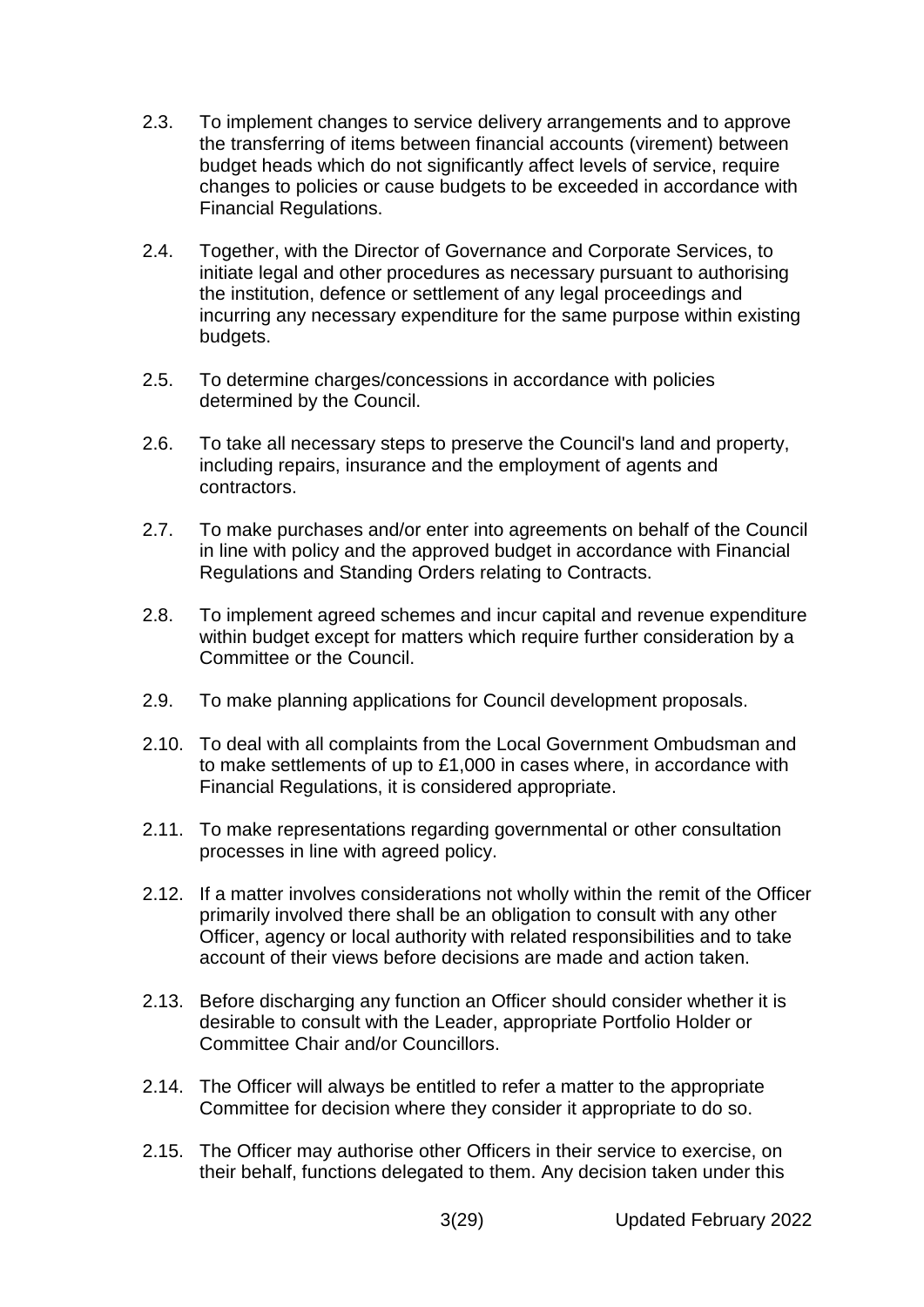authority will remain the responsibility of the relevant Officer named above. They will remain accountable and responsible for these decisions.

- 2.16. In carrying out delegated functions Officers will:
	- a) comply with all relevant legislation
	- b) have regard for the provisions of the Constitution
	- c) consider the best value principles and use the most efficient and effective means available. This will include the deployment of staffing and other resources within their control and the procurement of other resources necessary whether within or outside the Council
	- d) act in accordance with the policies and objectives of the Council
	- e) have regard to the corporate interests and image of the Council.
- 2.17. Officers discharging functions under paragraph 2.1 above, other than those which relate to their service, must report any action taken to the appropriate Committee or partnership.
- 2.18. Where an Officer referred to in paragraphs 2.1 or 2.2 above is to be absent for any period they, the Chief Executive or Director as appropriate, must nominate in writing another Officer to act in their place during the period of absence.

#### **3 Calling in Officer decisions**

- 3.1. An Officer decision taken under delegated powers on behalf of the Cabinet which has yet to be implemented may be called in by the Call In Sub Committee for consideration.
- 3.2. The call in procedures for decisions taken by officers are set out in paragraphs 15 and 17 in the Scrutiny Procedure Rules.
- 3.3. The following decisions of Officers are not subject to call in:
	- a) a decision to implement Council policy approved by the Council within the preceding six (6) months
	- b) a decision that has already been subject to call in under paragraph 2.2 above
	- c) a decision taken in the exercise of the Council's functions as the local planning authority under the Town and Country Planning Acts and in the exercise of non-policy matters relating to the Licensing **Committee**
	- d) a decision on a procedural, operational or managerial matter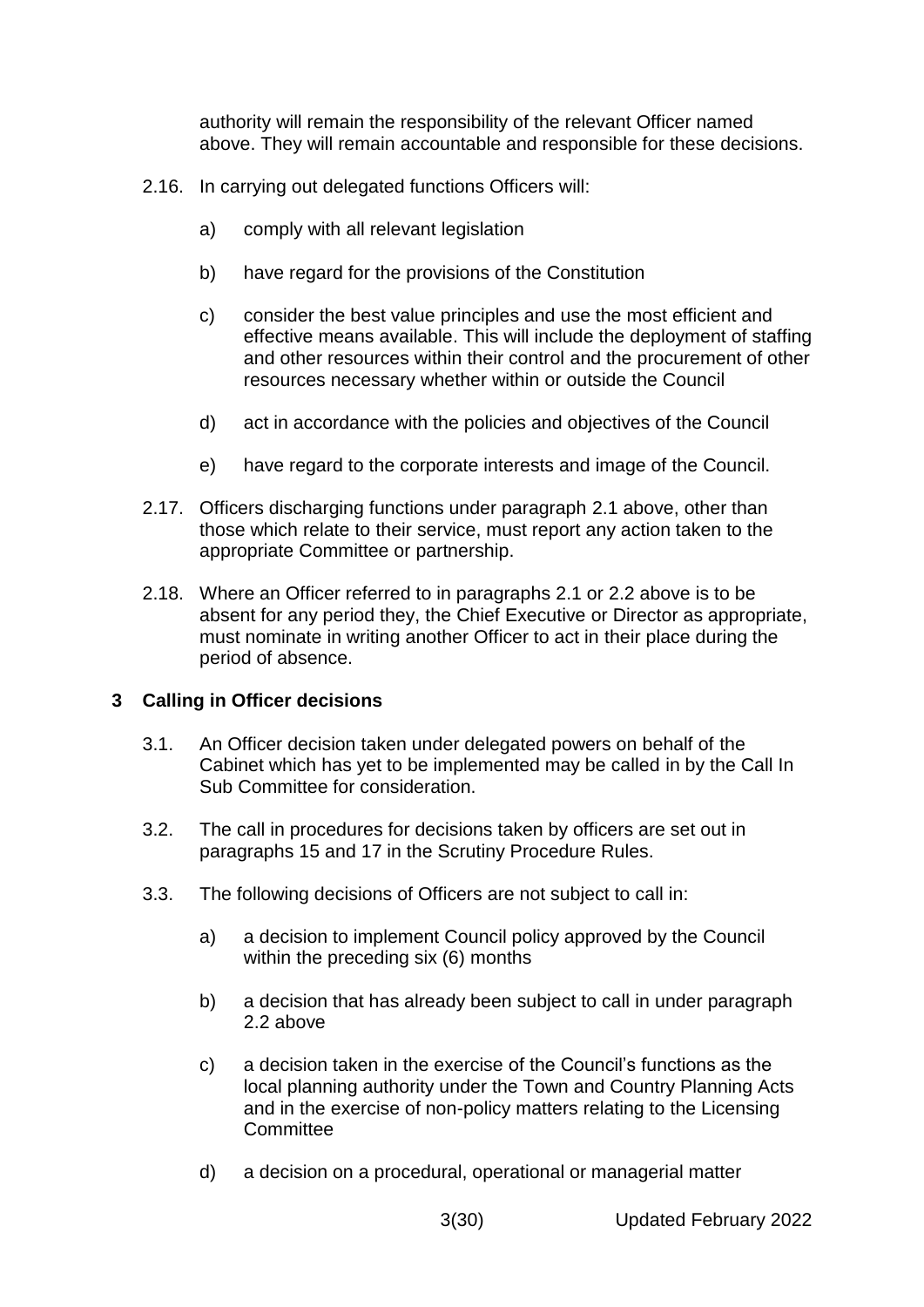- e) decisions in relation to which a specific appeals procedure of any description exists
- f) any decisions taken by the Monitoring Officer or the Chief Finance Officer in relation to their statutory functions.

### **4 Appointment of Proper Officers**

- 4.1. An Officer referred to in the Scheme of Delegations to Officers (Part 2) Specific Delegations below is the Proper Officer for all purposes relating to their service.
- 4.2. The Chief Executive will appoint Proper Officers to carry out the Council's functions where required by any legislation.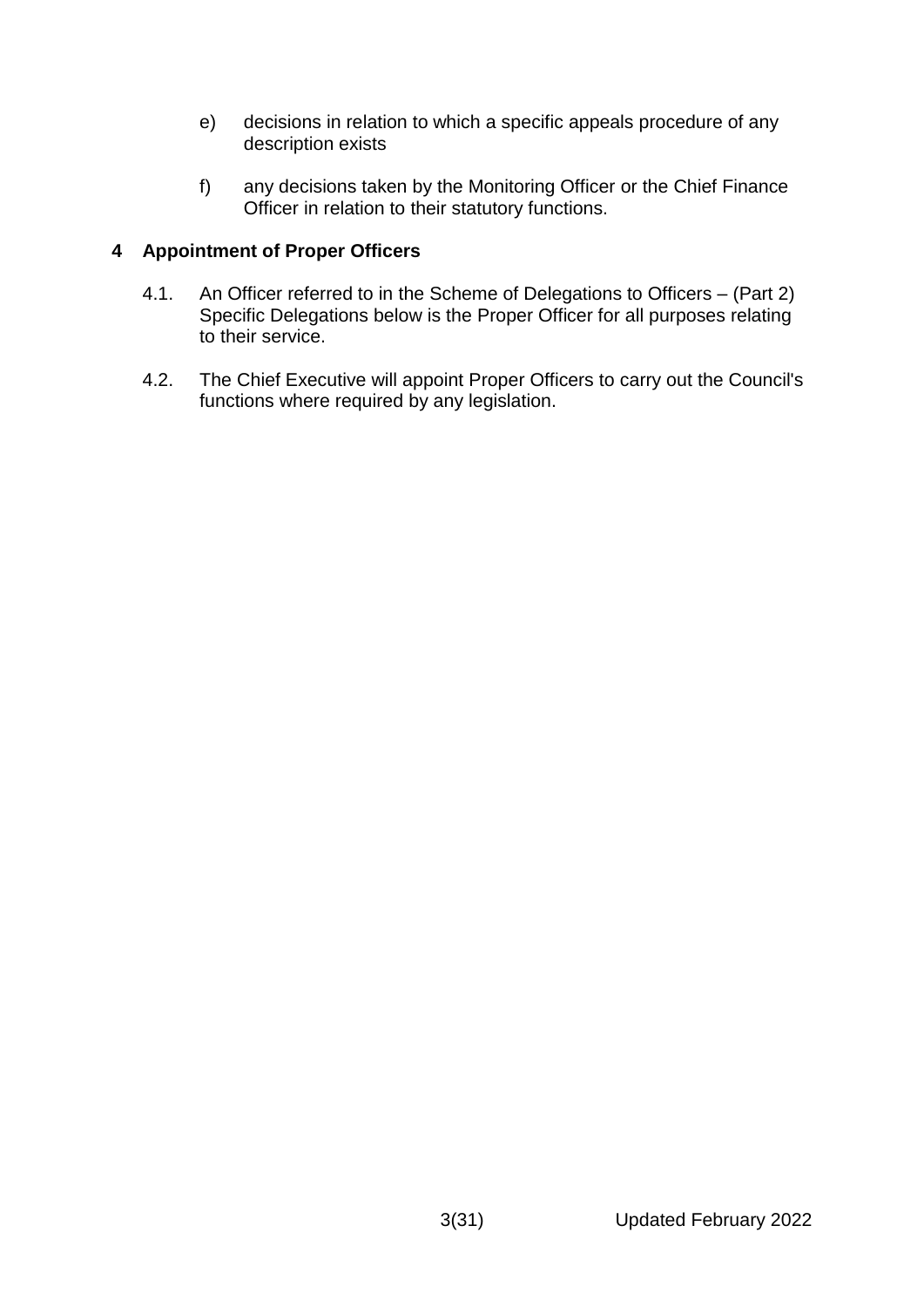# **Scheme of Delegations to Officers – (Part 2) Specific Delegations**

# **1 Chief Executive**

- 1.1. The Chief Executive will act as the Head of the Paid Service in accordance with Section 4 of the Local Government & Housing Act 1989. The Council will provide them with such staff, accommodation and other resources as are, in their opinion, sufficient to allow their duties under this section to be performed.
- 1.2. The Chief Executive shall have the delegated authority to define the specific roles of any Chief Officer and Director.
- 1.3. At the publication of this version of the Constitution the Chief Executive is specifically responsible for the Director.

#### **2 Functions Delegated to Directors**

- 2.1. Under paragraphs 1 to 4 of the General Provisions of the scheme of delegations to Officers, the Directors will have the delegated authority to exercise all of the powers in relation to the areas listed below of the Council, or any Committee, under legislation or common law. This will be exercised in line with the relevant procedures, rules and regulations of the Council in force and in accordance with the expressed policies and objectives of the Council relevant to the matter.
- 2.2. This delegated authority will be deemed to extend to any statutory reenactment of any relevant legislation. This can be, whether in whole, or part, whether varied in extent or wording. Any major variation will be reported for information to the Council or any relevant Committee.
- 2.3. The delegation of any power or function includes the authority to take all steps and actions to support or facilitate the exercise of the power or function.
- 2.4. The Directors have the power to delegate any of their functions to any appropriately experienced or qualified Officer in their service. They will be responsible for ensuring that a full list of Officers in receipt of such delegated power is maintained on the Council's internal website. Any decision taken under this authority will remain the responsibility of the Director. They will remain accountable and responsible for such decisions.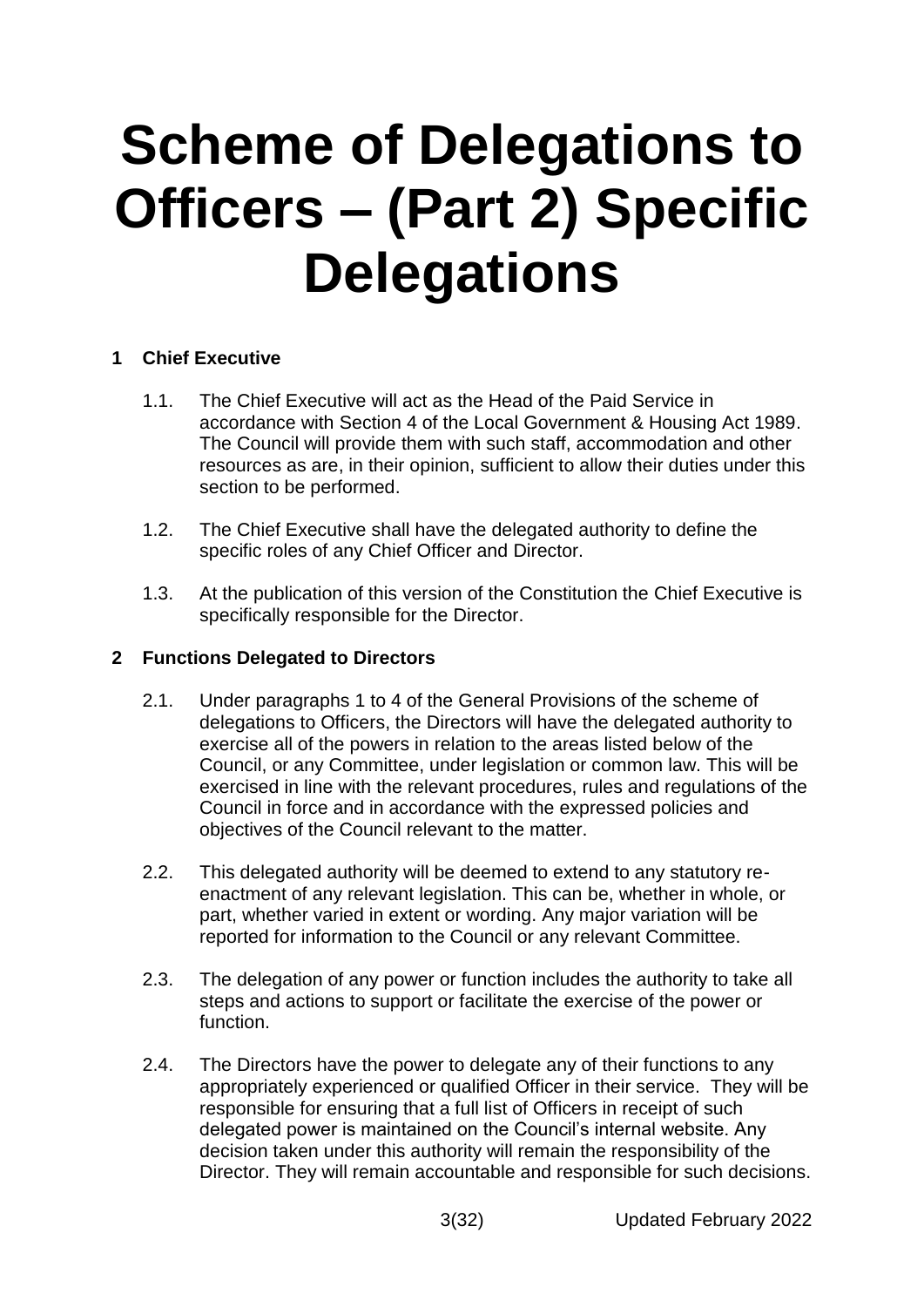2.5. Notwithstanding the obligation to maintain an updated list where any matter is delegated to a particular Officer this scheme of delegation shall apply to any Officer to whom those duties may have been assigned. This can be as a result of any management restructuring or otherwise and howsoever the post may be named or designated.

# **3 Deputy to the Chief Executive and Director of Finance**

- 3.1. The Deputy to the Chief Executive and Director of Finance will act as the Council's appointed Officer (Chief Finance Officer) under Section 151 of the Local Government Act 1972. They will be responsible for the proper administration of the Council's financial affairs and for reporting under Section 114 of the Local Government Finance Act 1988. They will nominate an Officer to deputise in their absence under those sections.
- 3.2. They will have all the functions of the following services:
	- a) Insurance and Risk
	- b) Internal Audit
	- c) Finance and Accountancy
	- d) Revenues and Benefits

# **4 Director of Governance and Corporate Services**

- 4.1. The Director of Governance and Corporate Services will have all the functions of the following services:
	- a) Business Continuity
	- b) Communications and Media/Website
	- c) Complaints/FOI
	- d) Corporate and Governance Support
	- e) Customer Services
	- f) Electoral Services
	- g) ICT
	- h) HR
	- i) Legal Services
	- j) Performance Management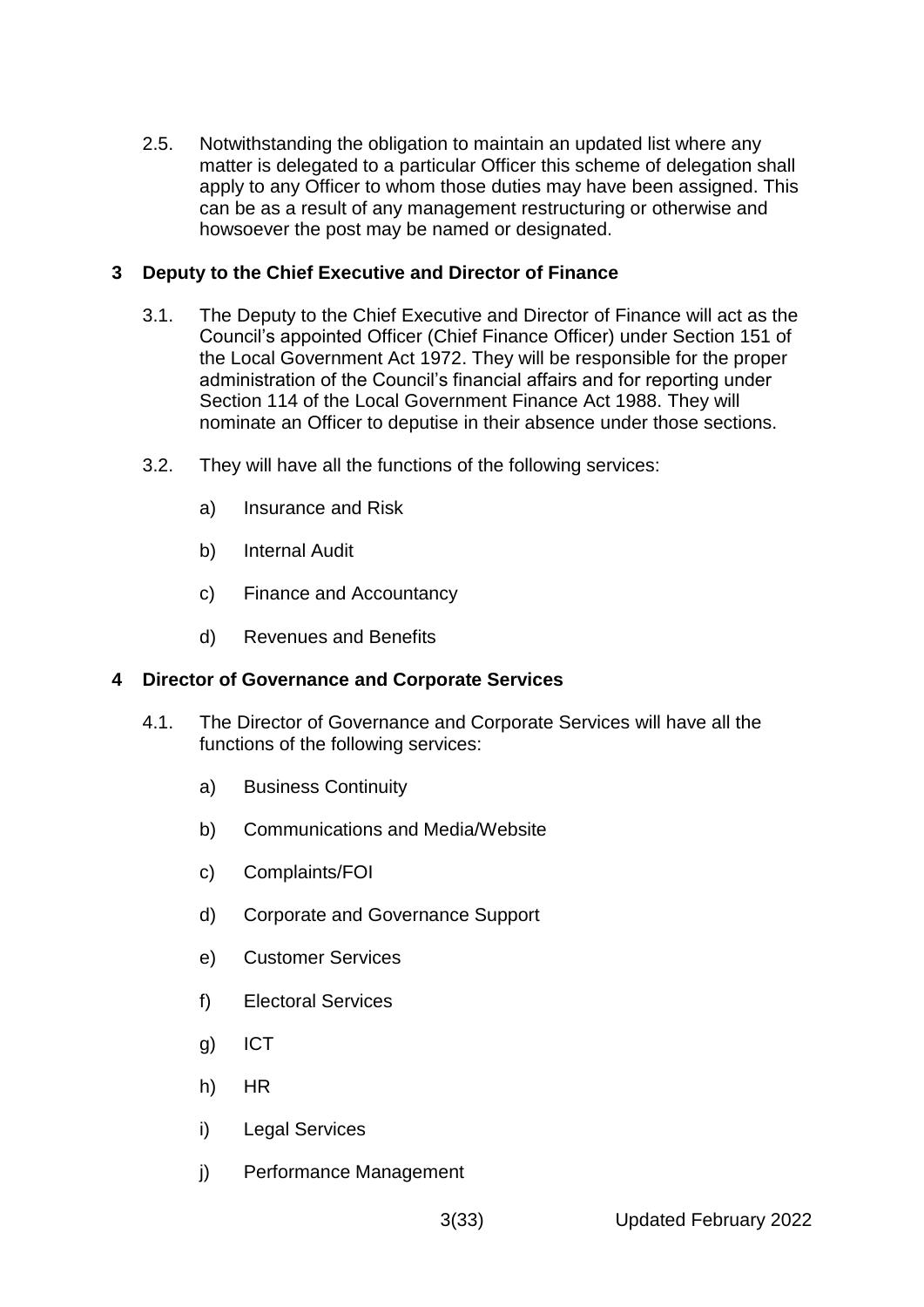- k) Print Unit
- l) Project Support
- 4.2. In addition, the Director of Governance and Corporate Services will exercise the functions of the Monitoring Officer under the provisions of the Local Government and Housing Act 1989 (and as necessary appoint a deputy). They will:
	- a) authorise Officers to appear on behalf of the Council before the courts in any proceedings instituted by or on behalf of or against the Council
	- b) complete all necessary documentation in connection with sales and acquisitions of land or property for the Council
	- c) complete, execute, sign any other deed, document, letter or process in relation to any other transaction or matter where the Council is a party or has an interest
	- d) authorise the issue of proceedings (whether civil or criminal or of any other description) on behalf of the Council
	- e) defend, compromise, settle, dispose or conclude the same in such manner as in the opinion of the post holder will meet the best interests of the Council and to be the Proper Officer for the purpose of the Local Government Act 1972, Section 234.

#### **5 Director of Communities and Environment**

- 5.1. The Director of Communities and Environment shall have all the functions of the following services:
	- a) Arts, Culture and Tourism
	- b) Economic Growth and Development
	- c) Environmental Health
	- d) Environmental Management including Carbon Management and GIS
	- e) Harlow Museum
	- f) Harlow Playhouse
	- g) Health and Safety
	- h) Health and Wellbeing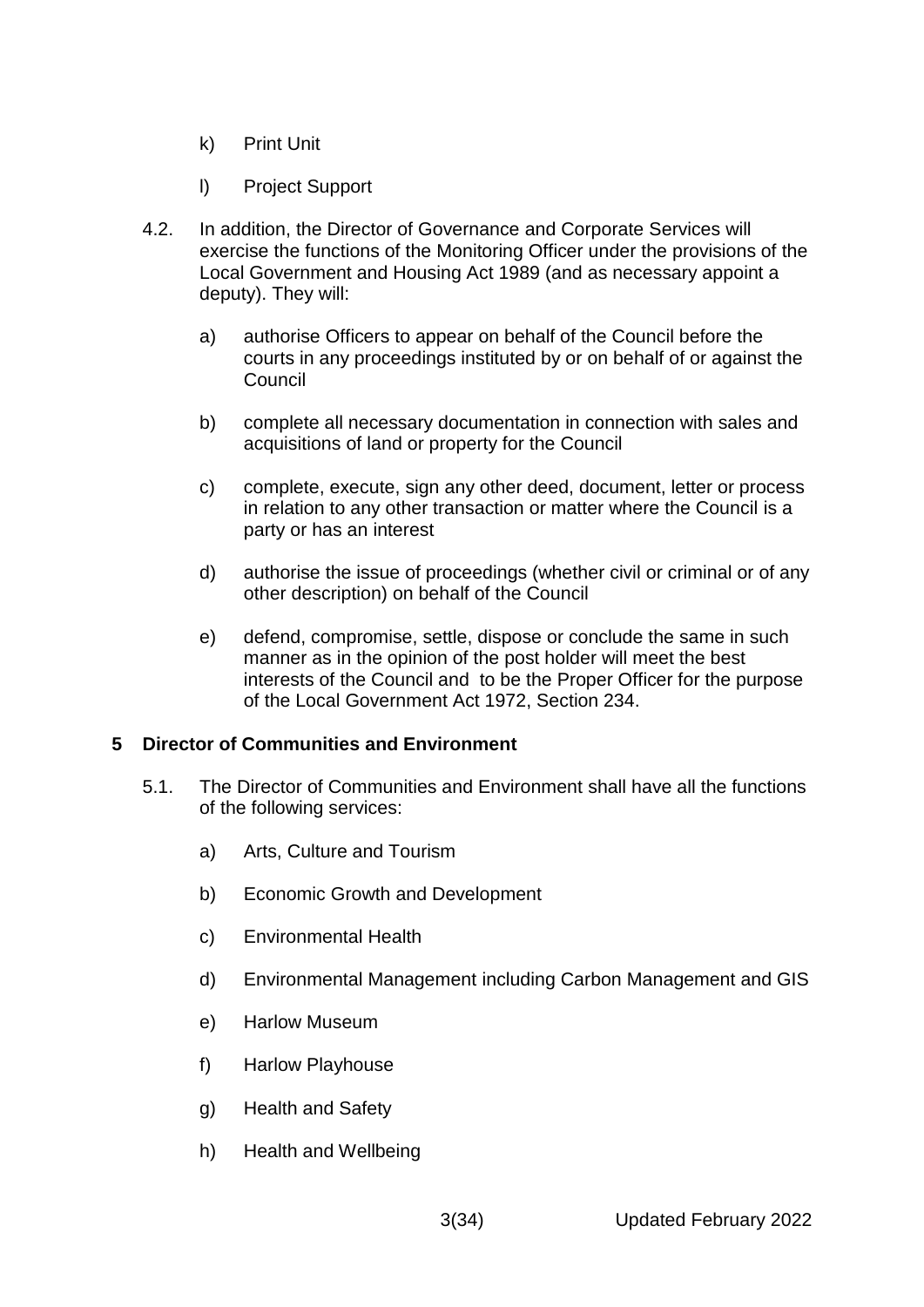- i) Licensing
- j) Pets' Corner
- k) Safeguarding
- l) Safer Harlow Partnership/Community Safety
- m) Sam's Place
- n) Street Scene and Trees
- o) Youth and Citizenship

### **6 Director of Housing**

- 6.1. The Director of Housing shall have all the functions of the following services:
	- a) Estates Management
	- b) Home Ownership
	- c) Housing Asset Management and Facilities
	- d) Housing Assets and Business Systems
	- e) Housing Needs and Options
	- f) Housing Projects
	- g) Leah Manning Centre
	- h) Non-Housing Asset
	- i) Office Facilities
	- j) Property and Facilities
	- k) Supported Housing
	- l) Surveying, Technical Services
	- m) Tenancy Conditions
	- n) Tenant and Leaseholder Engagement